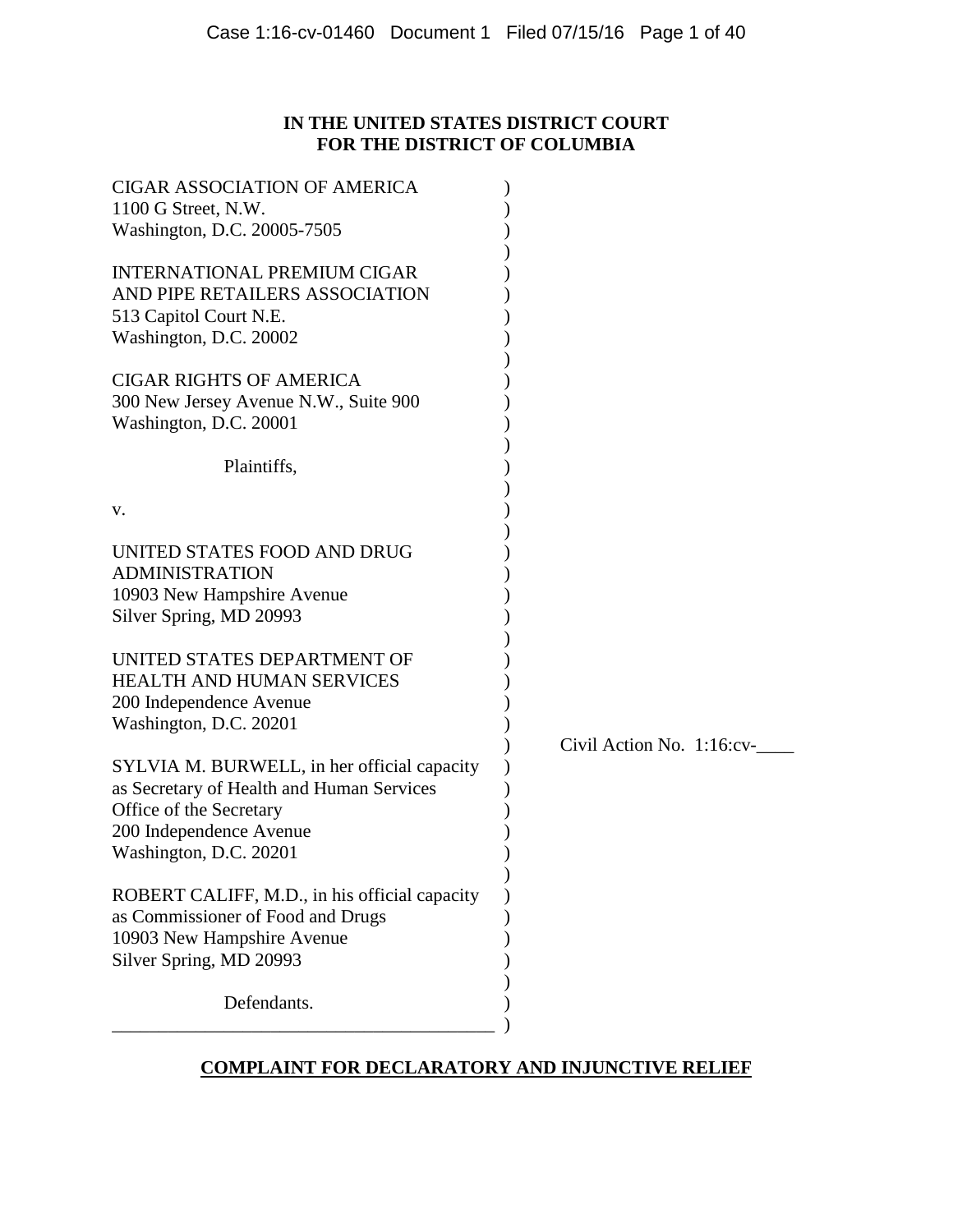### **INTRODUCTION**

1. This action seeks declaratory, injunctive, and other relief arising from an unlawful Final Rule published on May 10, 2016, by the Food and Drug Administration ("FDA") that threatens the sale of any cigars, pipe tobacco and associated products not on the market as of February 15, 2007. FDA's Final Rule is contrary to the language and purpose of the Family Smoking Prevention and Tobacco Control Act of 2009 ("TCA"), Pub. L. 111-31, 123 Stat. 1776 *et seq.*, the basis of FDA's authority to regulate tobacco products. The Cigar Association of America, Inc. ("CAA"), the International Premium Cigar and Pipe Retailers Association ("IPCPR") and the Cigar Rights of America ("CRA") (together, the "Plaintiff Associations") bring this action to challenge the Final Rule and to enjoin its enforcement.

2. When Congress enacted the TCA in 2009, it established a carefully crafted regulatory scheme to immediately regulate four categories of tobacco products – cigarettes, cigarette tobacco, roll-your-own, and smokeless tobacco – (the "Originally Regulated Products"). It also granted FDA certain authority to "deem" other classes of tobacco products subject to regulation under the statute at some future date.

3. On May 10, 2016, FDA published its Final Rule "deeming" cigars, pipe tobacco and certain other products (*e.g*., e-cigarettes) subject to regulation ("Newly Deemed Products"). *See* 81 Fed. Reg. 28974 (May 10, 2016) (to be codified at 21 C.F.R. Parts. 1100, 1140 and 1143) ("Final Rule").

4. The Final Rule is legally defective and contrary to the TCA and Congressional intent in several respects:

(a) It incorrectly and impermissibly subjects Newly Deemed Products to stricter regulatory restrictions than Originally Regulated Products.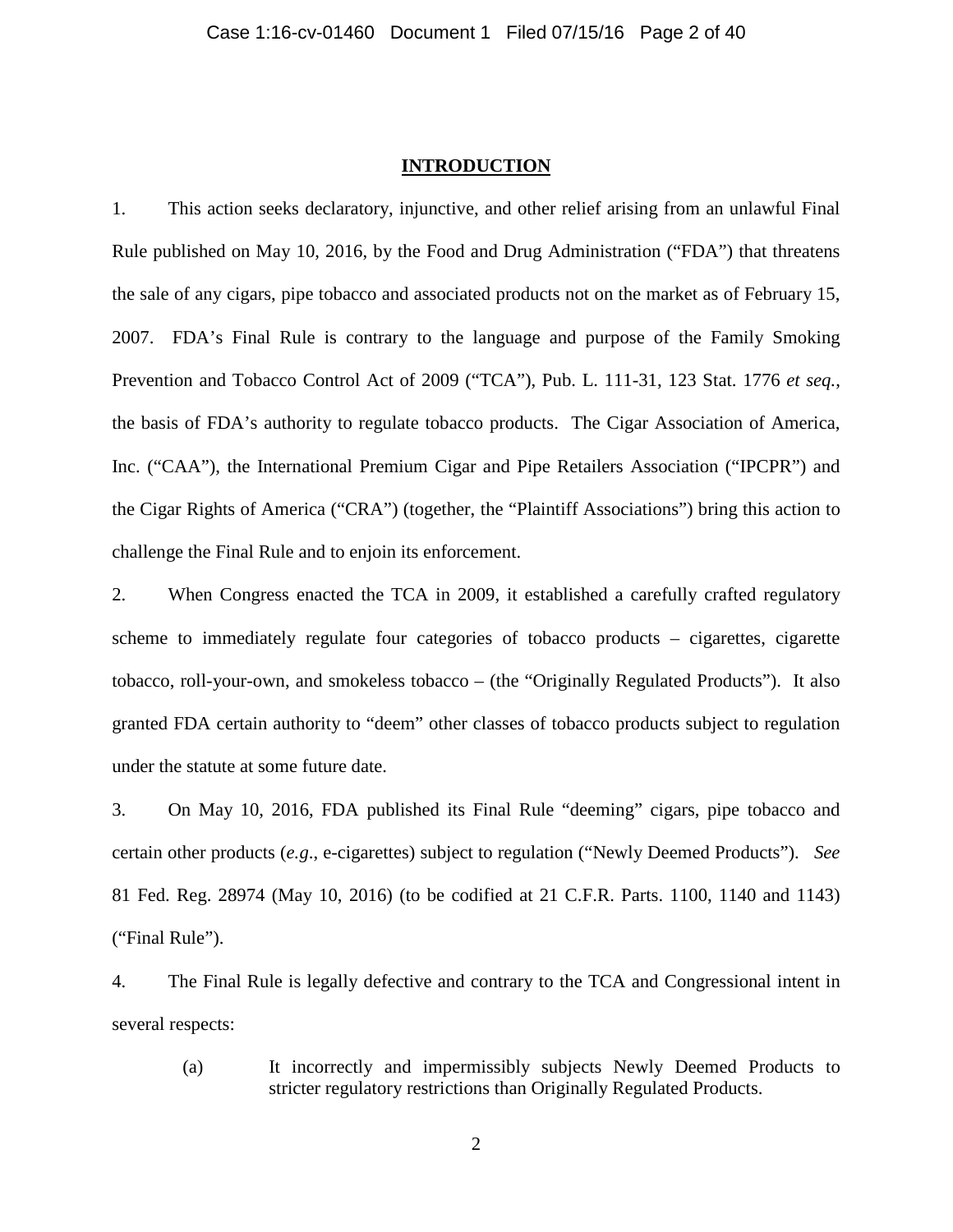- (b) It effectively imposes a tax on cigars and pipe tobacco in the form of "user fees." Moreover, these "user fees" are imposed on only some of the Newly Deemed Products, contravening Congress's intention that all regulated entities will bear their fair share of the costs associated with regulating tobacco products.
- (c) It fails to provide an adequate cost-benefit analysis determining that the benefits of the Final Rule outweigh its undeniably severe costs, particularly as to thousands of small businesses.
- (d) It ignores Congressional intent that "appropriate" regulations permit the continued sale of cigars and pipe tobacco to adults.
- (e) It imposes new and expanded warning label format requirements without analyzing whether the new requirements are necessary and least restrictive.
- (f) It regulates as "manufacturers" small retail tobacconists who blend and/or repackage finished pipe tobacco and products received in bulk form into smaller quantities and cigar retailers who create "cigar samplers" from finished cigars.
- (g) It purports to treat pipes as "components" or "parts" of tobacco products instead of as "accessories," contrary to the definitions in FDA's own regulations.

5. In these respects, the Final Rule violates the Federal Food, Drug and Cosmetic Act ("FD&C Act"), as amended by the TCA; the Administrative Procedure Act ("APA") (including but not limited to the Regulatory Flexibility Act ("RFA")); and the First and Fifth Amendments to the Constitution. Accordingly, and as set forth below, the Court should vacate, set aside, and enjoin enforcement of the Final Rule.

# **JURISDICTION AND VENUE**

6. This Court has subject matter jurisdiction under 28 U.S.C. § 1331. Plaintiffs' causes of action arise under the laws and Constitution of the United States, including the APA, 5 U.S.C. §§ 702 *et seq.*, the RFA, 5 U.S.C. §§ 601 *et seq.*, the FD&C Act, 21 U.S.C. §§ 301 *et seq.*, and the First and Fifth Amendments.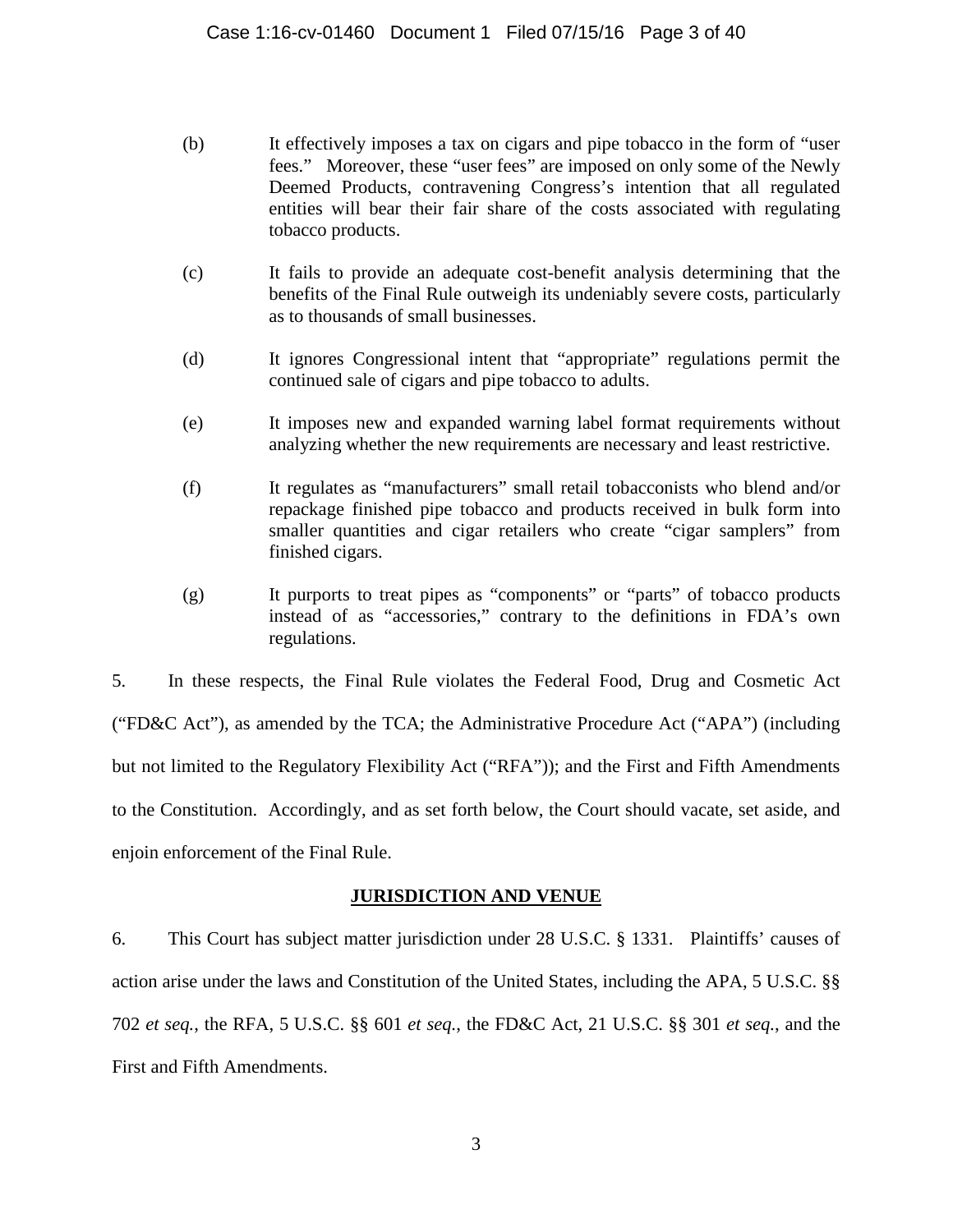### Case 1:16-cv-01460 Document 1 Filed 07/15/16 Page 4 of 40

7. Venue is proper in this district under 28 U.S.C. § 1391. Defendants FDA and the Department of Health and Human Services ("HHS") reside in this district. Defendants Secretary Burwell and Commissioner Califf perform their official duties in this district.

8. An actual controversy exists between the parties under 28 U.S.C. § 2201, and this Court has authority to grant declaratory and injunctive relief, and to set aside the Final Rule, as requested herein. 28 U.S.C. §§ 2201, 2202; 5 U.S.C. §§ 705, 706.

#### **PARTIES**

9. Plaintiff CAA, a non-profit trade association, is a national trade group representing cigar manufacturers, importers, distributors, and major suppliers to the industry. CAA has member companies from all sectors of the industry, from manufacturers of handmade premium cigars to producers of machine-made small cigars.

10. Plaintiff IPCPR is a non-profit trade association representing premium cigar and tobacco retail shops located throughout the United States and abroad. IPCPR has retail members that are small businesses, typically family-owned and operated. IPCPR members operate more than 2,000 retail stores, employ more than 35,000 people, and sell tobacco products, primarily premium cigars, in face-to-face sales, to adults. Plaintiff IPCPR is a "small organization" as that term is defined by the RFA, and IPCPR's members are "small businesses" for purposes of the RFA.

11. Plaintiff CRA is a non-profit association that serves as a voice of premium cigar manufacturers and consumers in the United States on matters of legislative and regulatory concern, with a membership that spans all 50 states. CRA members include over 60 diverse artisan producers of handmade premium cigars. Additionally, CRA includes members from the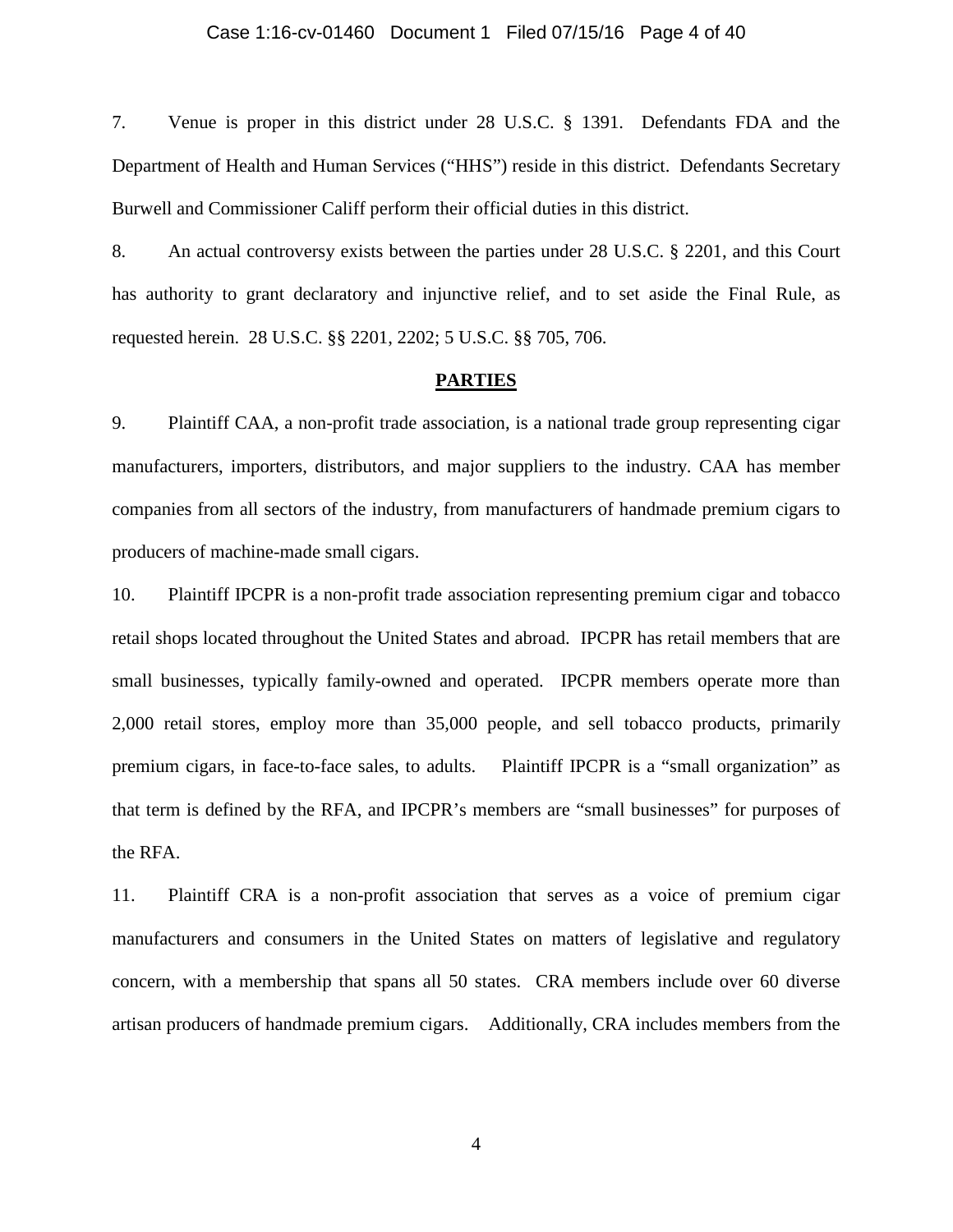### Case 1:16-cv-01460 Document 1 Filed 07/15/16 Page 5 of 40

entire spectrum of the supply chain, *i.e*., distributors, growers, mail-order houses, logistics, and associated supporting enterprises as well as consumers of premium cigars.

12. As a result, the Plaintiff Associations have a vital interest in ensuring that any regulation of cigars and pipe tobacco imposed under the TCA is consistent with statutory and constitutional requirements.

13. Furthermore, the Plaintiff Associations have standing to bring this suit because (a) their members would otherwise have standing to sue in their own right; (b) the interests they seek to protect are germane to the organizations' purposes; and (c) neither the claims asserted nor the relief requested requires the participation of individual members in the lawsuit. *E.g., United Food & Commercial Workers Union Local 751 v. Brown Grp., Inc.,* 517 U.S. 544, 552-57 (1996).

14. Defendant HHS is an executive department of the United States government. HHS is headquartered in Washington, D.C.

15. Defendant FDA is an administrative agency within HHS and is responsible for tobacco product regulation under the TCA.

16. Defendant Sylvia M. Burwell is Secretary of HHS and sued in her official capacity. The Secretary oversees FDA's activities with respect to the TCA.

17. Defendant Robert M. Califf, M.D. is Commissioner of Food and Drugs and sued in his official capacity. The Commissioner is directly responsible for FDA's administration of the TCA.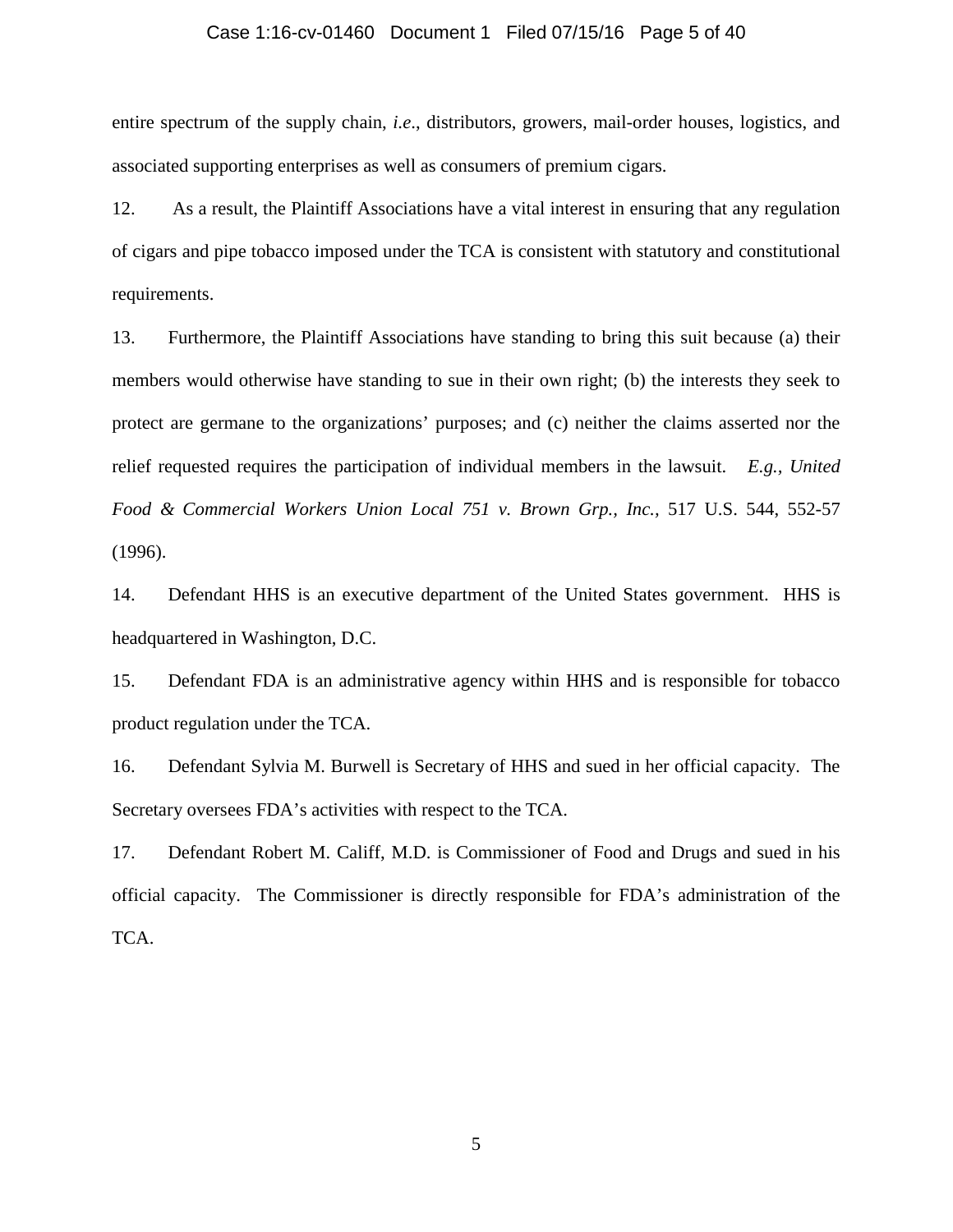#### **BACKGROUND**

### **A. The Tobacco Control Act**

18. In enacting the TCA in 2009, Congress determined that the Originally Regulated Products would be subject to immediate regulation. FD&C Act § 901(b) (21 U.S.C. § 387a(b)). That determination was expressed as a Congressional Finding in section 2(31) of the TCA that regulating cigarettes and smokeless tobacco was of crucial importance to preventing the lifethreatening health consequences associated with their use. *See* 123 Stat. 1776, 1779 (stating that FDA's final regulation from 1996, after incorporation into current regulations, would "directly and materially advance the Federal Government's substantial interest in reducing the number of children and adolescents who use cigarettes and smokeless tobacco and in preventing the lifethreatening health consequences associated with tobacco use.") There was no suggestion that any tobacco products other than these four categories posed a significant threat to public health.

19. Based on its findings, Congress set forth purposes, restrictions and limits of the TCA. Congress gave FDA regulatory authority for specific purposes and subject to various parameters such as: "(2) to ensure that the Food and Drug Administration has the *authority to address issues of particular concern to public health officials*, *especially the use of tobacco by young people* . . .; (4) to provide new and *flexible* enforcement authority to ensure that there is *effective* oversight of the tobacco industry's efforts to develop, introduce, and promote less harmful tobacco products . . . ; (7) *to continue to permit the sale of tobacco products to adults* in conjunction with *measures to ensure that they are not sold or accessible to underage purchasers*; (8) to impose *appropriate* regulatory controls on the tobacco industry." 123 Stat. 1776, 1781-82 (emphasis added).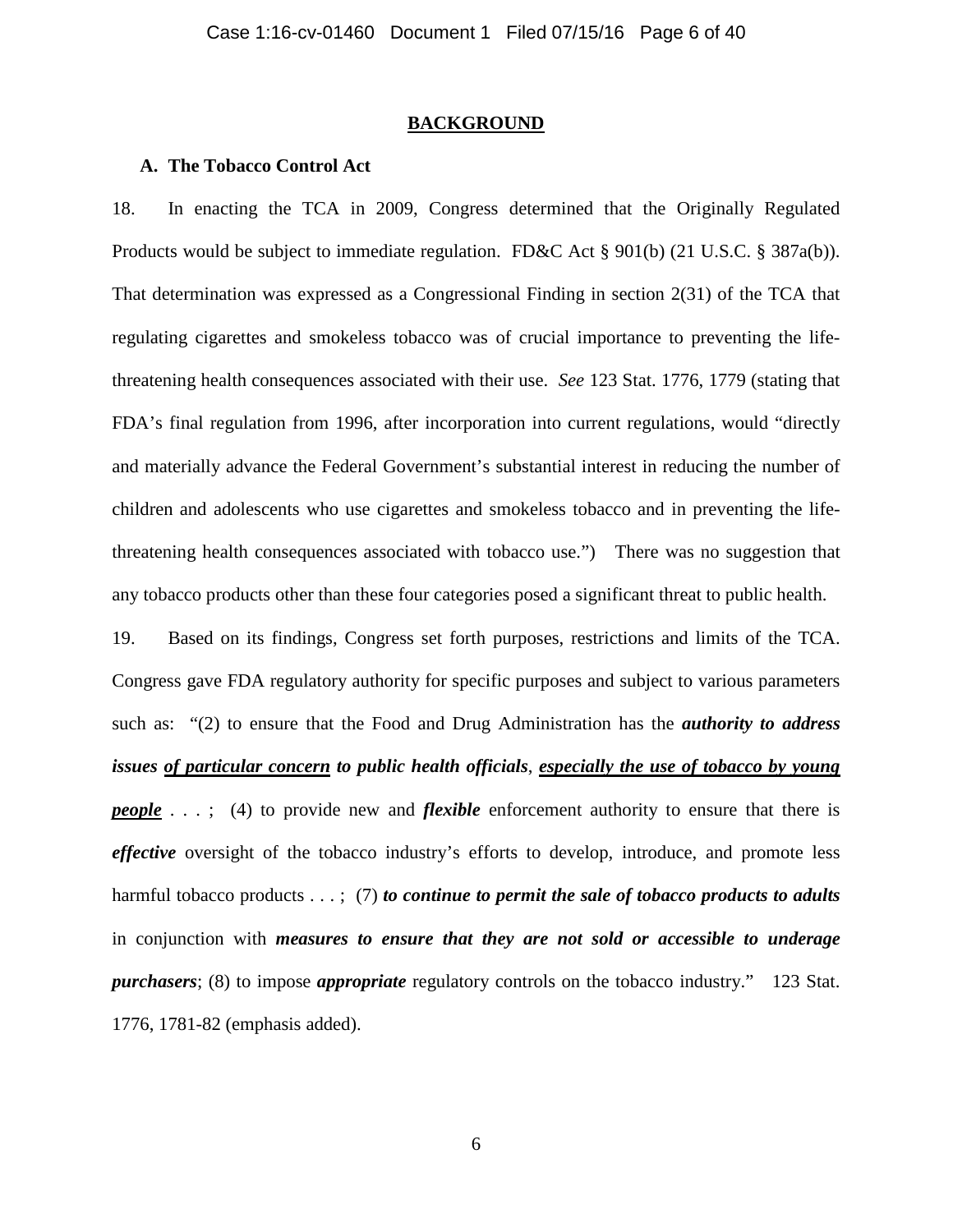### Case 1:16-cv-01460 Document 1 Filed 07/15/16 Page 7 of 40

20. In contrast to the detailed and immediate regulation of the Originally Regulated Products, the TCA provides FDA with authority to "deem" other tobacco products subject to the TCA at a later date, but does not require it to do so. FD&C Act § 901(b) (21 U.S.C. § 387a(b)). Congress did not intend that, in "deeming" additional tobacco products subject to regulation, FDA would impose more intrusive regulatory burdens than those imposed on the Originally Regulated Products which were Congress's primary and immediate concern.

21. For all new tobacco products that were not on the market as of February 15, 2007, the date of the TCA's introduction in Congress, or for grandfathered products that were modified after that date, the FD&C Act requires a premarket application and an authorization order from FDA permitting the marketing of such products (referred to as a "marketing authorization order"). *See* FD&C Act § 910 (21 U.S.C. §§ 387j).

22. A marketing authorization order is not required if: (a) a manufacturer submits a "substantial equivalence" report to FDA under section 905(j) and obtains an order under section  $910(a)(2)$  finding that the new tobacco product is substantially equivalent to a tobacco product commercially marketed in the United States as of February 15, 2007, or a tobacco product that FDA determined was substantially equivalent to a tobacco product commercially marketed as of February 15, 2007 and in compliance with the requirements of the FD&C Act, or (b) a tobacco product is exempt from the substantial equivalence requirements. FD&C Act §§ 905(j), 910 (21 U.S.C. §§ 387e(j), 387j).

23. To determine substantial equivalence, the new tobacco product is compared to a predicate tobacco product. A predicate product is a tobacco product that was commercially marketed (other than for test marketing) in the United States as of February 15, 2007, or a tobacco product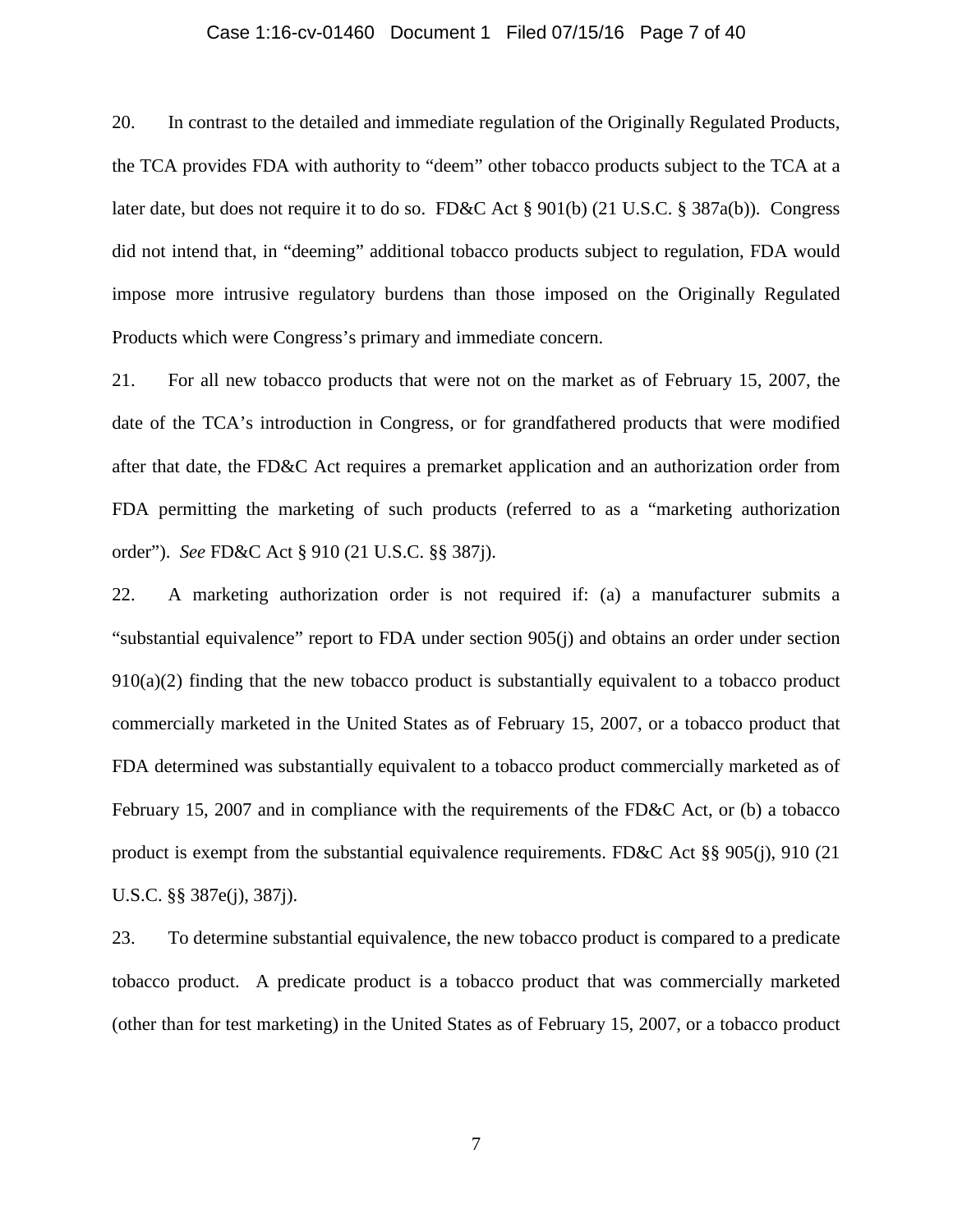### Case 1:16-cv-01460 Document 1 Filed 07/15/16 Page 8 of 40

that was determined to be substantially equivalent to another predicate product and in compliance with the FD&C Act. FD&C Act §  $905(j)(1)(A)(i)$  (21 U.S.C. §§ 387e(j)(1)(A)(i)).

24. The FD&C Act provides that manufacturers of the Originally Regulated Products are allowed to continue marketing products that were on the market on June 22, 2009, at the time they were first subject to regulation, and allows them to "look back" only two and a half years to February 15, 2007—for predicate products. Under the Final Rule, by contrast, manufacturers of Newly Deemed Products, however, are forced to "look back" over nine years for predicate products. This puts Newly Deemed Products in a severely different regulatory scheme compared to Originally Regulated Products.

25. Under the TCA, manufacturers of Originally Regulated Products were permitted to change existing products and introduce new products until March 22, 2011, when marketing applications were first due.

26. Originally Regulated Products, for which applications were filed by March 22, 2011, could remain on the market (subject to compliance with the other provisions of the TCA) unless and until FDA rejected a product's application.

27. To fund regulatory programs under the TCA, Congress provided for payments from regulated entities in the form of "user fees." FD&C Act § 919 (21 U.S.C. § 387s). As Congress made clear in other contexts, "user fees" have three basic characteristics: (a) fees are predicated on a voluntary act by payers; (b) persons who pay the fees receive a specific service or benefit; and (c) payments are not meant for regulation of others or for general public benefit (i.e., a tax). *E.g.*, *User Fee Design Guide,* GAO-08-386SP; *National Cable Television Ass'n, Inc. v. United States.,* 415 U.S. 336, 340-41 (1974).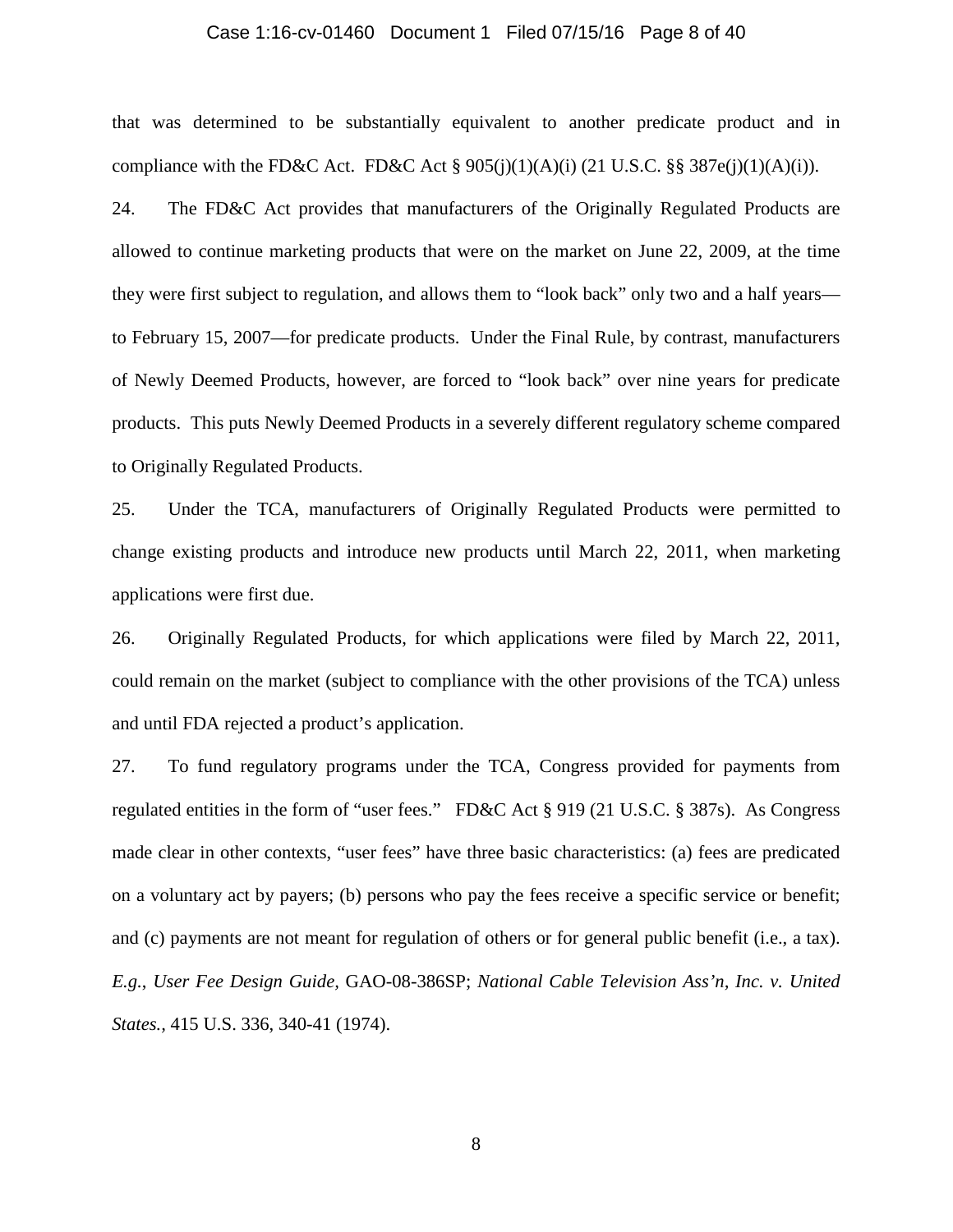### Case 1:16-cv-01460 Document 1 Filed 07/15/16 Page 9 of 40

28. Consistent with its use of the term "user fees," Congress intended that user fees assessed under the TCA would be paid by manufacturers of classes of tobacco products subject to regulation under the TCA. Conversely, manufacturers of unregulated classes of products would not pay user fees. FD&C Act § 919(b)(2)(B)(iv) (21 U.S.C. § 387s(b)(2)(B)(iv)) (providing for reallocation so that manufacturers of regulated classes share the percentage of fees that would be otherwise applicable to unregulated classes of tobacco products).

29. Although Congress provided a formula to allocate "user fees" based on classes of tobacco products that existed on the market at the time of enactment, *id.* at § 919(b)(2)(B)(i) (21 U.S.C. §  $387s(b)(2)(B)(i)$ , it did not in any manner suggest that additional classes of tobacco products, if "deemed" subject to regulation by FDA, would be exempt from paying user fees.

#### **B. FDA's 2014 Proposed Rule**

30. On April 25, 2014, FDA published a proposed rule for "Deeming Tobacco Products To Be Subject to the Federal Food, Drug, and Cosmetic Act, as Amended by the Family Smoking Prevention and Tobacco Control Act," including "Regulations on the Sale and Distribution of Tobacco Products and Required Warning Statements for Tobacco Products." 79 Fed. Reg. 23142 (Apr. 25, 2014) ("Proposed Rule").

31. The Proposed Rule applied to numerous categories of tobacco products that had not previously been subject to regulation, including cigars and pipe tobacco. It also proposed a phase-in period similar to that provided by statute for the Originally Regulated Products. Specifically, FDA proposed to extend the compliance period for submitting a substantial equivalence report to 24 months following the effective date of a final rule, and also proposed a 24-month compliance period for the submission of premarket tobacco applications. *Id.* at 23144.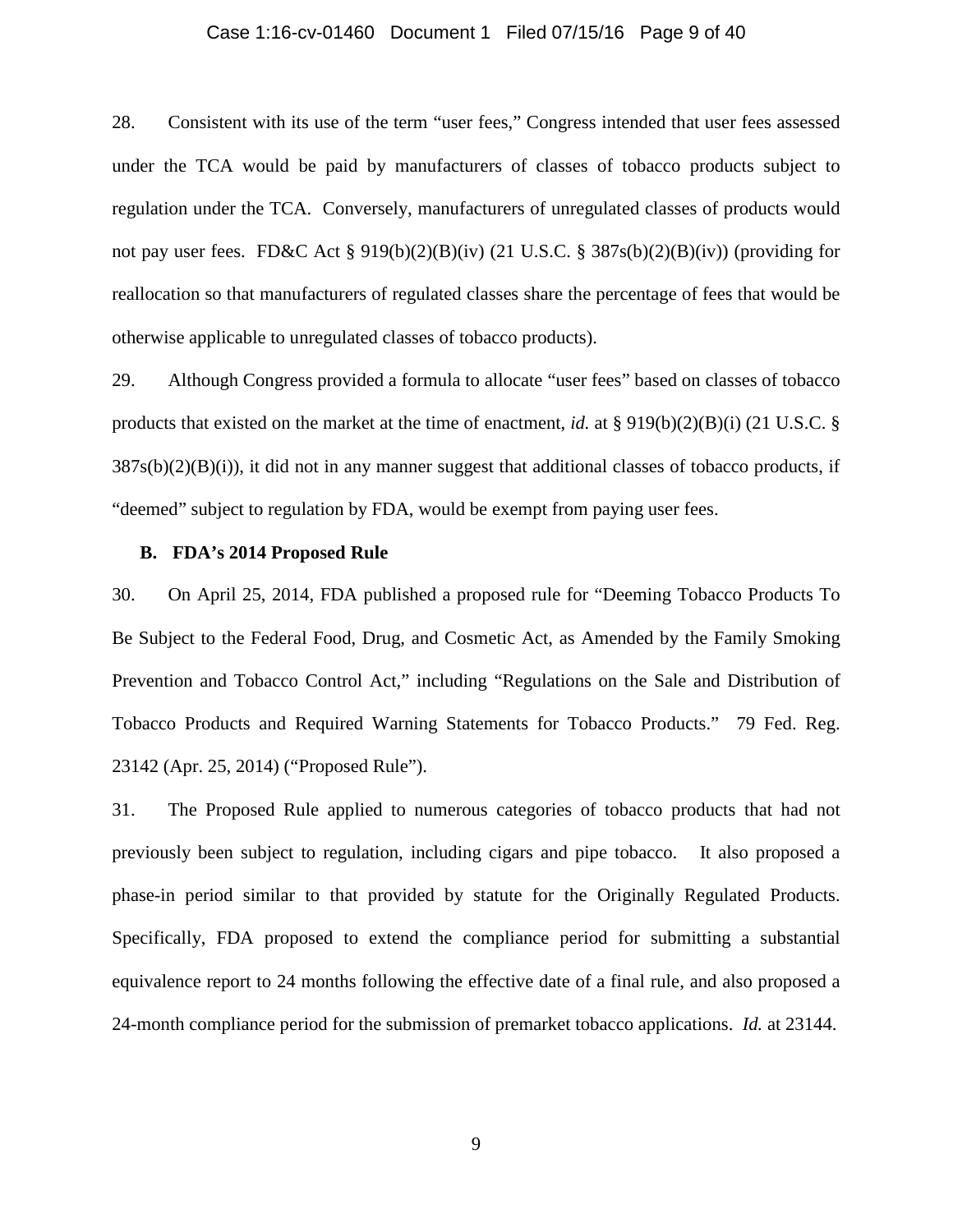#### Case 1:16-cv-01460 Document 1 Filed 07/15/16 Page 10 of 40

32. Under the Proposed Rule, if a manufacturer submitted a substantial equivalence report or a premarket tobacco application within the applicable period, FDA would not initiate enforcement action against the product for failing to have an FDA marketing authorization pending FDA's review of the submission or unless or until FDA issued an order denying the substantial equivalence submission or the premarket tobacco application. *Id*. at 23175-76.

33. FDA's Proposed Rule included two regulatory options: "Option 1," under which all deemed tobacco products, including all types of cigars, would be subject to regulation; and "Option 2," under which premium cigars would not be included in the deeming regulation. *Id.* at  $23143, 23150 - 52.<sup>1</sup>$  $23143, 23150 - 52.<sup>1</sup>$  $23143, 23150 - 52.<sup>1</sup>$ 

34. FDA's Proposed Rule included comprehensive warning requirements for Newly Deemed Products that were essentially repeated in the Final Rule. The Proposed Rule did not consider or analyze the need for such format requirements in light of an existing framework for cigars contained in a consent decree entered into between the Federal Trade Commission ("FTC") and seven of the largest cigar manufacturers ("FTC Consent Decree"). The FTC Consent Decree required clear and conspicuous disclosure of four of the five FDA proposed warning statements for cigars.

35. In conjunction with the Proposed Rule, FDA submitted a legally required Preliminary Regulatory Impact Analysis ("PRIA") in which it admitted that it could not carry out a realistic prospective cost/benefit analysis, and instead suggested it would conduct a "retrospective review" after implementing the final rule. The PRIA wholly failed to justify the costs of

<span id="page-9-0"></span><sup>&</sup>lt;sup>1</sup> For "Option 2," FDA defined premium cigars as any cigar that: "(1) [i]wrapped in whole tobacco leaf; (2) contains a 100 percent leaf tobacco binder; (3) contains primarily long filler tobacco; (4) is made by combining manually the wrapper, filler, and binder; (5) has no filter, tip, or non-tobacco mouthpiece and is capped by hand; (6) has a retail price (after any discounts or coupons) of no less than \$10 per cigar (adjusted, as necessary, every 2 years, effective July 1st, to account for any increases to the price of tobacco products since the last price adjustment); (7) does not have a characterizing flavor other than tobacco; and (8) weighs more than 6 pounds per 1000 units." 79 Fed. Reg. 23150, 23203.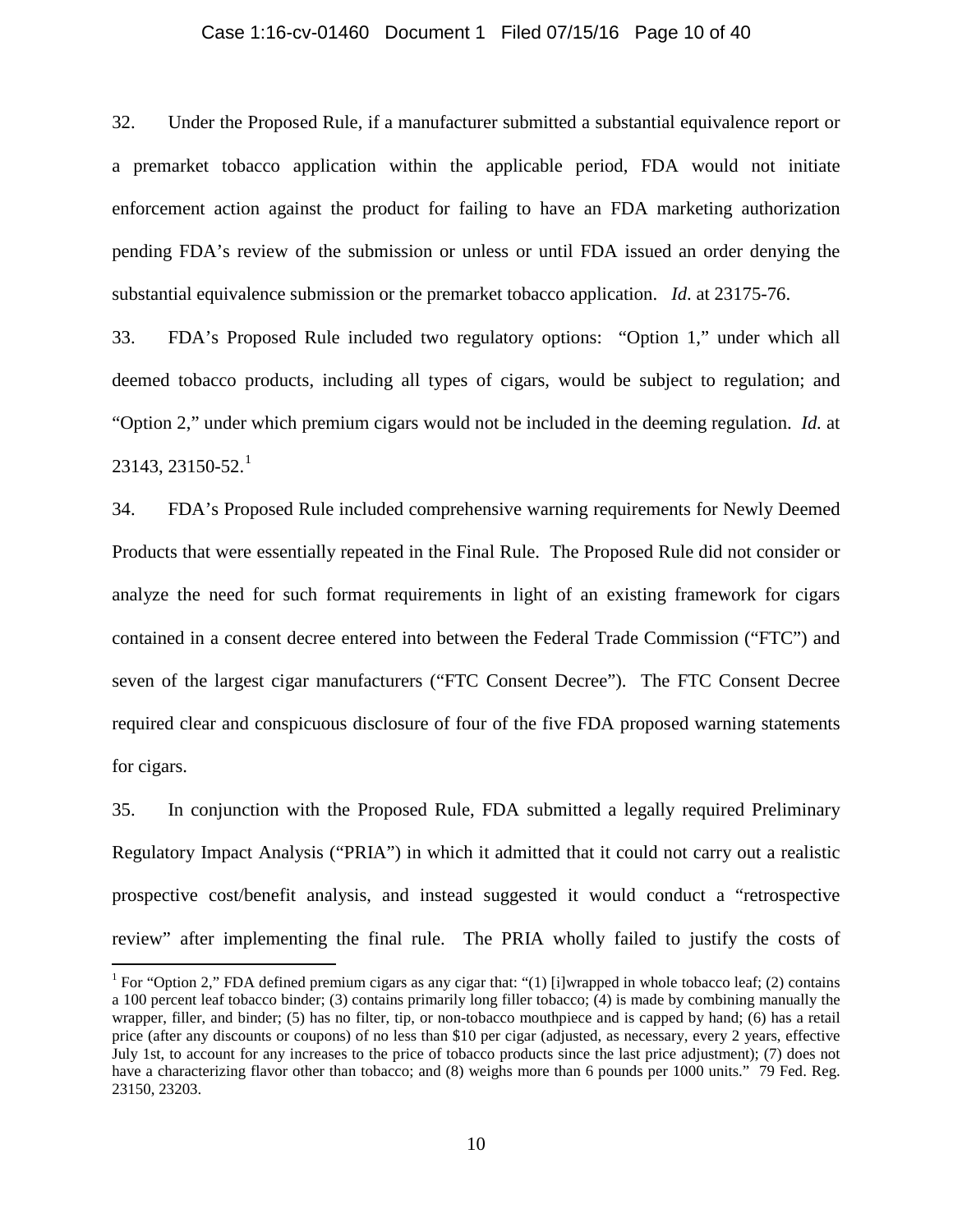### Case 1:16-cv-01460 Document 1 Filed 07/15/16 Page 11 of 40

regulation against any benefits. Indeed, it failed to even attempt such a justification with respect to premium cigars and small businesses that would be covered by the Proposed Rule.

36. FDA's Proposed Rule defined "manufacturer" to include "any person, including any repacker and/or relabeler, who manufactures, fabricates, assembles, processes, or labels a finished tobacco product." 79 Fed. Reg. 23203. FDA's discussion in the Proposed Rule did not suggest that tobacconists who merely blend regulated, finished pipe tobacco products would be subject to regulation as "manufacturers."

37. FDA's Proposed Rule made clear that "accessories" of Newly Deemed Products would not be subject to regulation. Nothing in the proposed rule suggested that pipes would be considered as anything other than "accessories."

#### **C. Comments on the Proposed Rule**

38. CAA, IPCPR and CRA submitted detailed comments on the Proposed Rule.

39. CAA's comments challenged the Proposed Rule in numerous respects. For instance, CAA challenged the imposition of a February 15, 2007 "grandfather cut-off date for cigars" and noted that it would leave cigar manufacturers "significantly disadvantaged relative to cigarette manufacturers, without any rational justification" by effectively denying cigar manufacturers predicates upon which to compare their new cigar offerings, rendering substantial equivalence showings nearly impossible, unlike the manufacturers of the Originally Regulated Products. CAA opposed Option 1 (regulating all cigars, including premium cigars) and supported a modified version of Option 2 (the option excluding regulation of premium cigars). CAA's comments also expressed concerns about the proposed size of the warnings on both cigar labeling and advertising, noting that such requirements exceed those of the FTC Consent Decree, which satisfy the FTC's "clear and conspicuous" disclosure standard. CAA's comments stated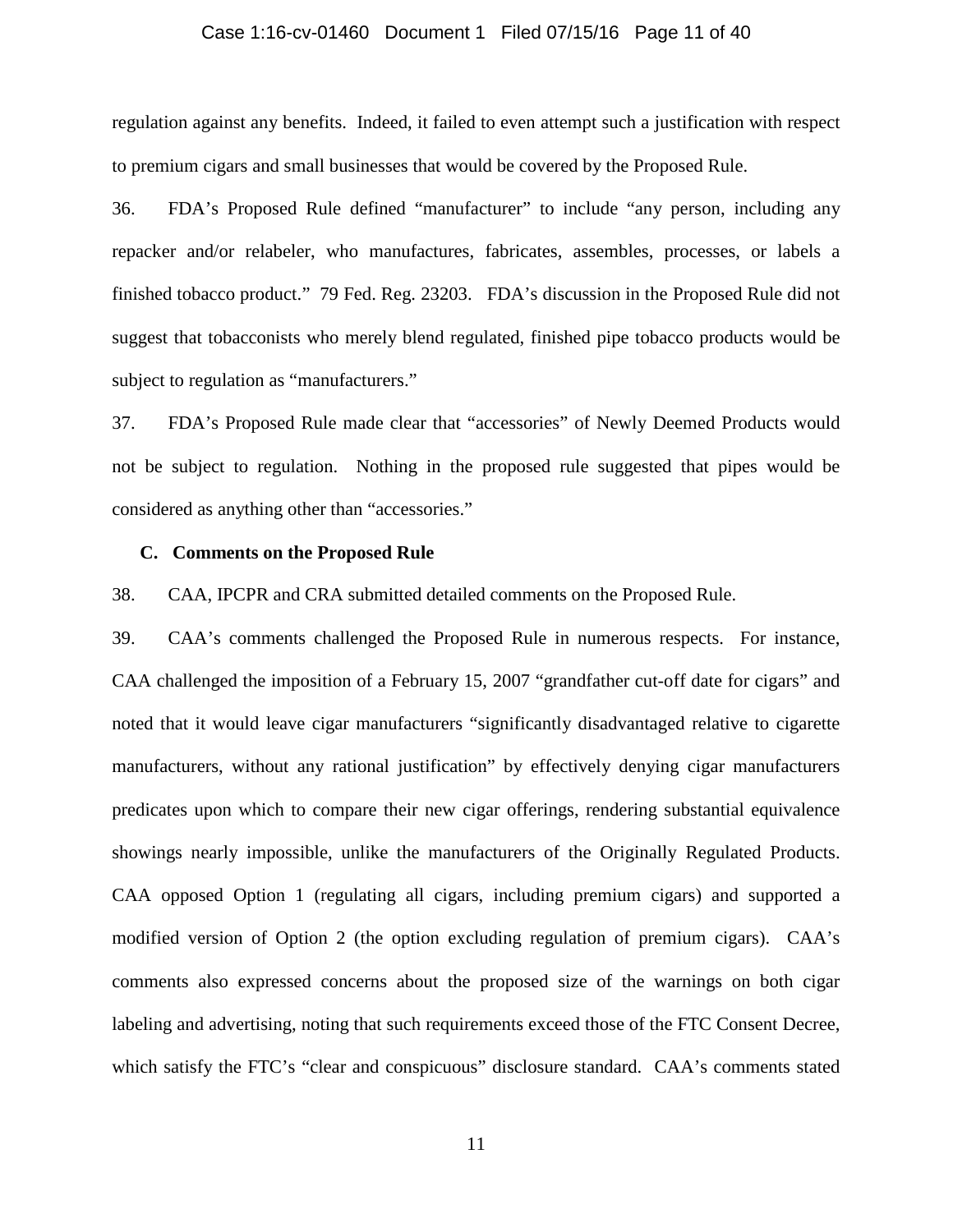### Case 1:16-cv-01460 Document 1 Filed 07/15/16 Page 12 of 40

that user fees must be assessed on all newly-regulated products, not just a subset of them. Finally, CAA's comments challenged FDA's PRIA for failing to carry out a proper prospective review, failing to supply evidence of benefits for warning label requirements, failing to properly assess the costs and supposed benefits of premarket review for newly-regulated products, and inadequately considering less costly regulatory alternatives*.*

40. In its comments, IPCPR, among other things, strongly opposed Option 1 and stated its support for a slightly modified Option 2. IPCPR offered comments on the definition of "premium cigar," and the development of a "Safe Harbor" whereby the cigar manufacturer's characterization of a premium cigar would define the cigar's status for retailers. IPCPR also discussed the detrimental effects of a sampling ban on retailers. IPCPR commented that the financial burdens on premium cigar manufacturers and retailers under Option 1 would be devastating to the premium cigar industry, mostly comprised of small businesses, and cited FDA's PRIA that estimated that up to 50% of hand-rolled cigars would cease to be marketed in the U.S. if the Proposed Rule would become final with Option 1.

41. In its comments, CRA highlighted the differences between premium cigars and other tobacco products to support the position that these differences compel exempting premium cigars from FDA regulation under FDA's proposed Option 2. Additionally, CRA commented on specific aspects of the Proposed Rule, expressing particular concern with the proposed premarket approval requirement for cigars introduced, or modified, after February 15, 2007. CRA commented that the Proposed Rule would devastate the premium cigar industry, including forcing manufacturers to curtail their product offerings and forcing adult consumers to pay dramatically higher prices for premium cigars. Finally, CRA commented that the FDA failed to consider the downstream effects on small businesses, including distributors, retailers, suppliers,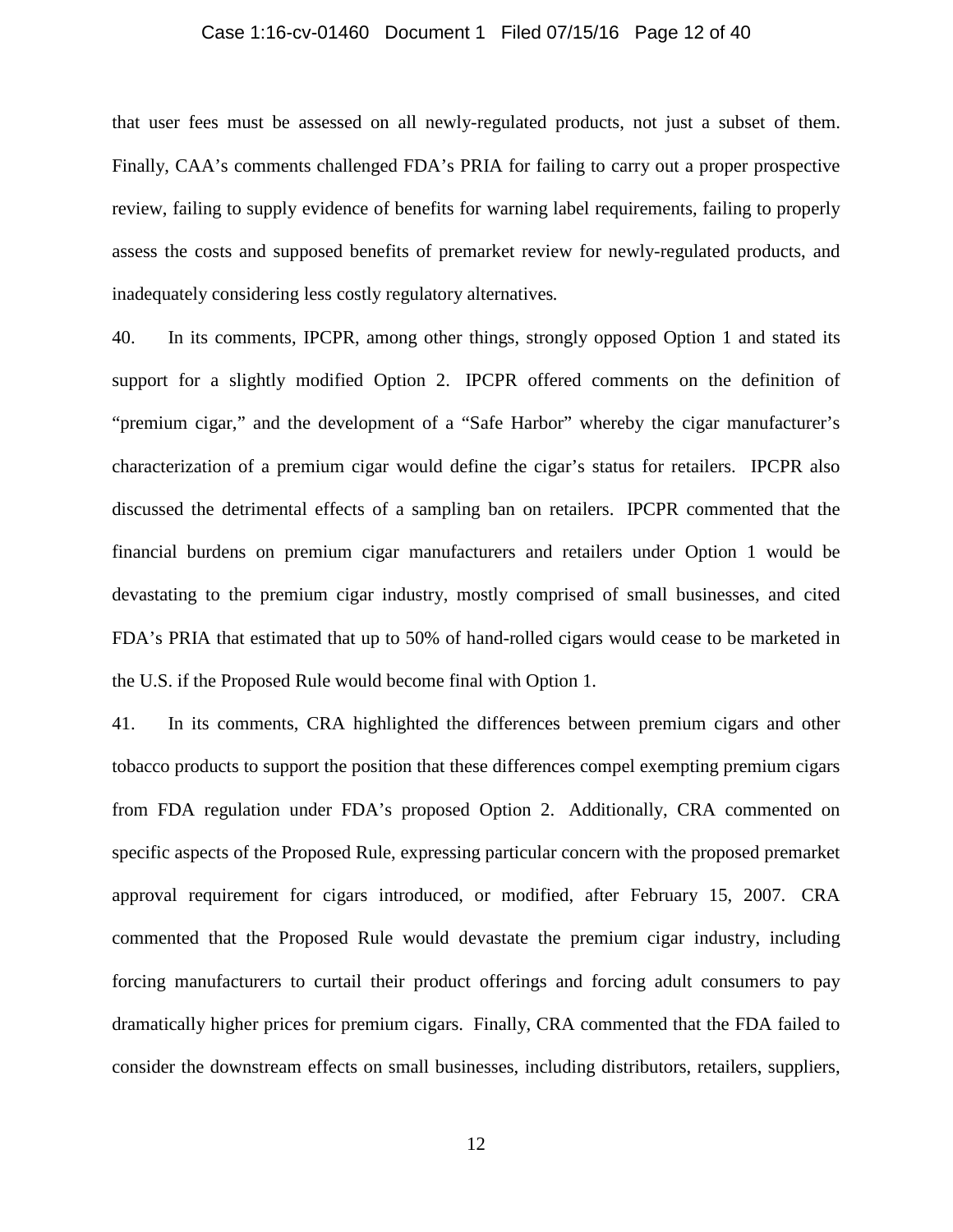### Case 1:16-cv-01460 Document 1 Filed 07/15/16 Page 13 of 40

trade show proprietors and workers foreign and domestic which depend on this industry as a way of life.

### **D. The Final Rule**

42. FDA's Final Rule largely rejected the comments of CAA, IPCPR and CRA, and instead incorporated each of the defects that these organizations had identified in their comments, and added additional defects as well.

43. The Final Rule applied the TCA's general provisions, including its premarket review requirements and substantial equivalence provisions, to Newly Deemed Products. However, rather, than tailoring the timeline for implementation of these provisions to account for the passage of time since enactment of the TCA, FDA chose to apply some provisions as written by Congress, yet rewrite other provisions.

44. The Final Rule required that substantial equivalence showings demonstrate equivalence between Newly Deemed Products and tobacco products on the market as of February 15, 2007 – that is, nine years before the Final Rule was published.

45. FDA refused to consider alternatives to the February 2007 grandfather date that would regulate Newly Deemed Products in the same manner as Congress mandated Originally Regulated Products be regulated. FDA concluded that it "lack[ed] authority to change the grandfather date for the newly deemed products" based on what it considered "the clear language of the Tobacco Control Act." 81 Fed. Reg. 28993.

46. Further, FDA asserted that "manufacturers of the newly deemed products have been on notice for more than 4 years that these products could and likely would be regulated," *id.*, without identifying the basis for such notice and explaining how such "notice" would have assisted manufacturers in preparing for as yet promulgated regulations, let alone preparing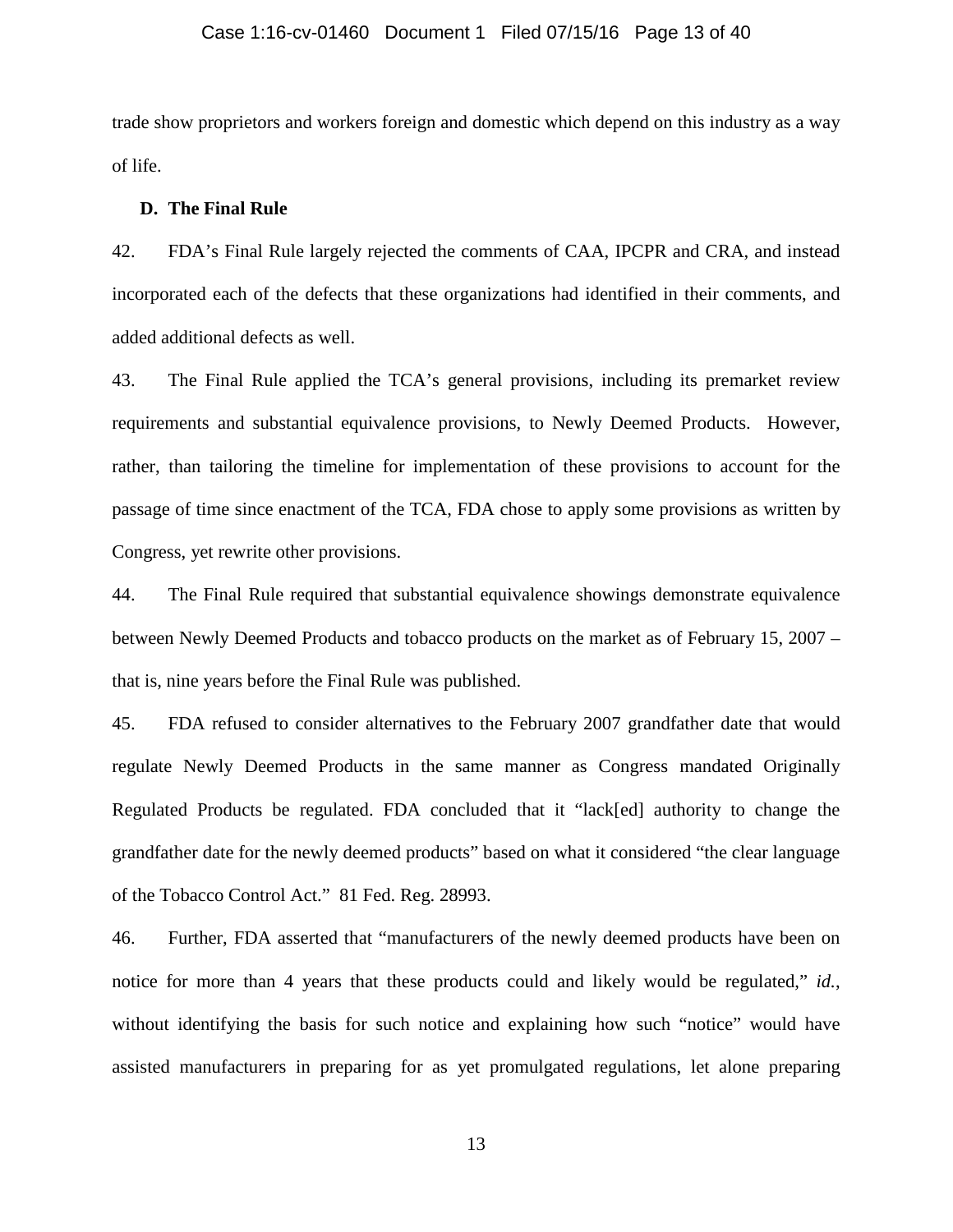### Case 1:16-cv-01460 Document 1 Filed 07/15/16 Page 14 of 40

substantial equivalence reports ("SE Reports") for new products compared to products that were marketed nine years prior to the publication of the Final Rule.

47. The use of the February 2007 "grandfather date" is prejudicial to manufacturers of Newly Deemed Products. It is onerous, costly and time-consuming for them, nine years after the fact, to find "predicate" products for the substantial equivalence comparisons to new products required by FDA. Further, it will be impossible for cigar or pipe manufacturers who entered the market after February 15, 2007 to demonstrate the substantial equivalence of their products as they will not have a predicate product of their own by virtue of not being in business as of the grandfather date. This differs from the Originally Regulated Products, which were subject to only a two and a half year predicate look back.

48. The Final Rule also deviated from the TCA in prohibiting any modification of an existing cigar or pipe tobacco product, or introduction of a new product, immediately upon the effective date of the regulation. The TCA allowed manufacturers of Originally Regulated Products to make such adjustments until the due date for marketing authorization applications  $-21$  months after the TCA went into effect.

49. In the Final Rule FDA provides staggered compliance periods for Newly Deemed Products that were introduced after February 15, 2007, and on the market on the effective date of the Final Rule (August 8, 2016), based on the type of submission. The compliance periods for submissions are 12, 18 and 24 months following the effective date of the Final Rule based on the type of submission: Substantial Equivalence Exemption Requests ("SE Exemption") will have to be filed in 12 months; SE Reports in 18 months; and premarket tobacco applications in 24 months. 81 Fed. Reg. 28977-78.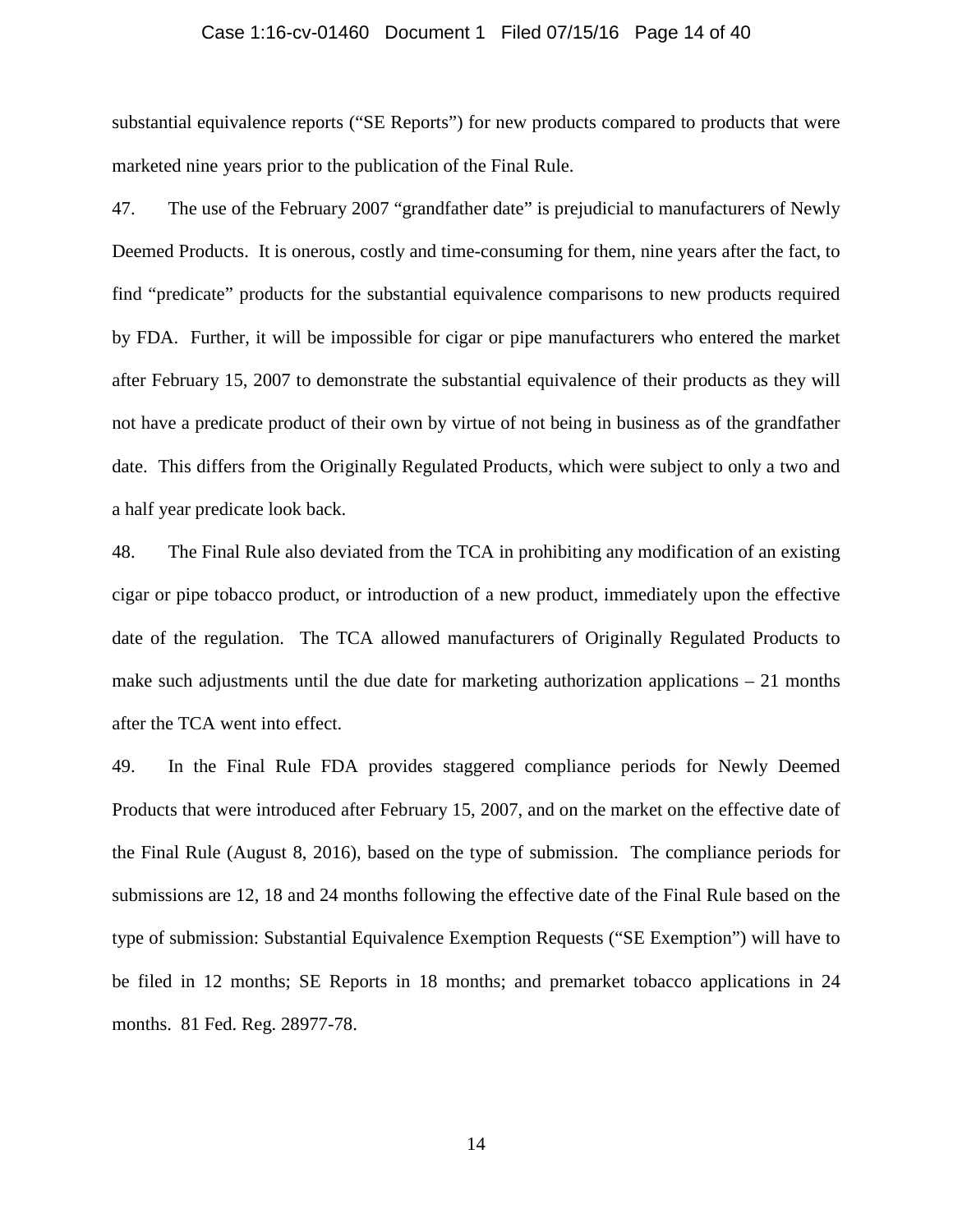### Case 1:16-cv-01460 Document 1 Filed 07/15/16 Page 15 of 40

50. Additionally, those products for which timely premarket submissions are made will be granted an additional continued compliance period of 12 months to accommodate the time anticipated by the agency for FDA's reviews. If at the conclusion of the continued compliance periods, an applicant has provided the needed information and review of a pending marketing application has made substantial progress toward completion, FDA may consider, on a case-bycase basis, whether to defer enforcement of the premarket authorization requirements for a reasonable time period. *Id.* at 28978.

51. FDA's compliance period approach for Newly Deemed Products in the Final Rule is starkly different from the approach required for Originally Regulated Products in the TCA, and from the approach FDA set forth in its Proposed Rule. FDA proposed a compliance period similar to the compliance period prescribed by statute for the Originally Regulated Products. In the Proposed Rule, FDA proposed that newly regulated products introduced or modified during the period from February 15, 2007, through a date 24 months after the effective date of the final rule, could continue to remain on the market without enforcement, as long as they submitted timely SE Reports or pre-market approval applications for such products during that period.

52. Unlike the Originally Regulated Products that can be marketed until FDA finishes its ongoing reviews and issues substantial equivalence determinations, the marketing of Newly Deemed Products is subject to a finite period of time and is entirely dependent on FDA to timely review new submissions, something it has been unable to do for the past five years, as described below.

53. Regarding warning labels, FDA imposed format requirements on cigars without any basis. In particular, FDA relied on international standards and the Comprehensive Smokeless Tobacco Health Education Act of 1986 (CSTHEA)—a statute that set forth requirements for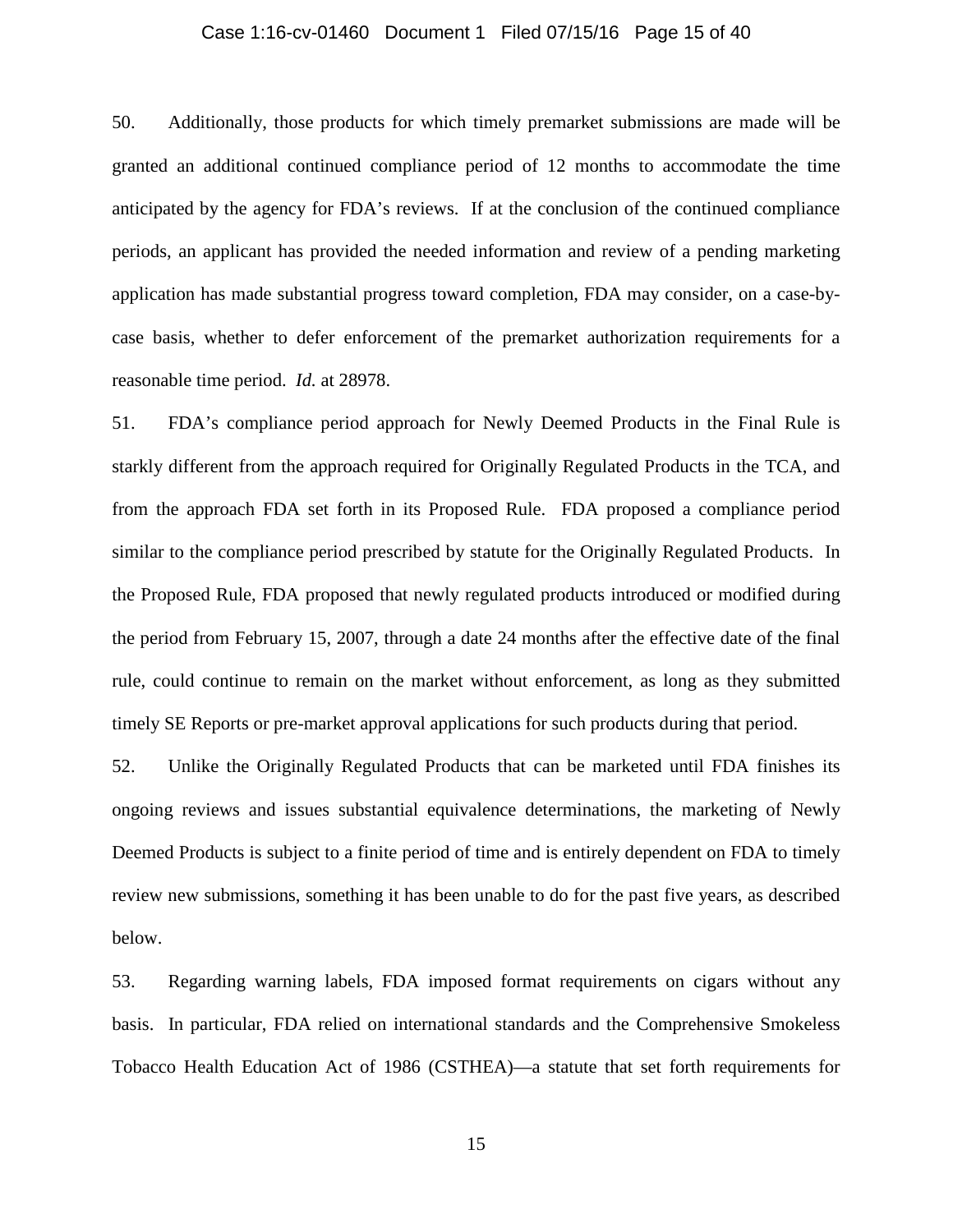### Case 1:16-cv-01460 Document 1 Filed 07/15/16 Page 16 of 40

products other than cigars—to justify imposing warning label requirements for cigars of 30% on a product's two principal display panels and 20% in advertising. 81 Fed. Reg. 29065-66. While five of the six FDA required warning statements are the same as those required by the FTC Consent Decree, and FDA expressly credited the FTC Consent Decree in adopting those warning messages, nonetheless, FDA offered no rationale for changing the format requirements of the FTC Consent Decree, which apply specifically to cigars; instead, FDA noted only that the formatting requirements in the Final Rule are "similar to the requirements for smokeless products and similar to those suggested by FCTC [*i.e.*, the World Health Organization's Framework Convention on Tobacco Control, and the CSTHEA]." *Id.*

54. Regarding user fees, FDA imposed user fees on manufacturers of cigars and pipe tobacco, but not on manufacturers of e-cigarettes and other electronic nicotine delivery systems ("ENDS"). 81 Fed. Reg. [2](#page-15-0)8707.<sup>2</sup>

55. Without disputing that the end result of its user fee regulations would be a class of "free riders" who would be regulated under the Act but pay no user fees, FDA justified its differential treatment by averring that the formula referenced in section 919 of the TCA precluded the assessment of "user fees" on classes of Newly Deemed Products not specifically identified in that section. *Id.* at 28709-10.

56. FDA added that even if it believed that it had discretion to assess user fees on all classes of regulated products, it would nevertheless exercise that discretion in favor of assessing user fees only on the subset of the regulated entities identified in the TCA for purposes of administrative convenience. *Id.* at 28712 (citing an "easy-to-implement system").

<span id="page-15-0"></span> $2$  The Final Rule referred to another Rule, published that same day, supplying regulations for the assessment of "user" fees" on some classed of Newly Deemed Products. Plaintiffs' challenges to the Final Rule include and incorporate, to the extent necessary, challenges to these separately published "user fee" regulations.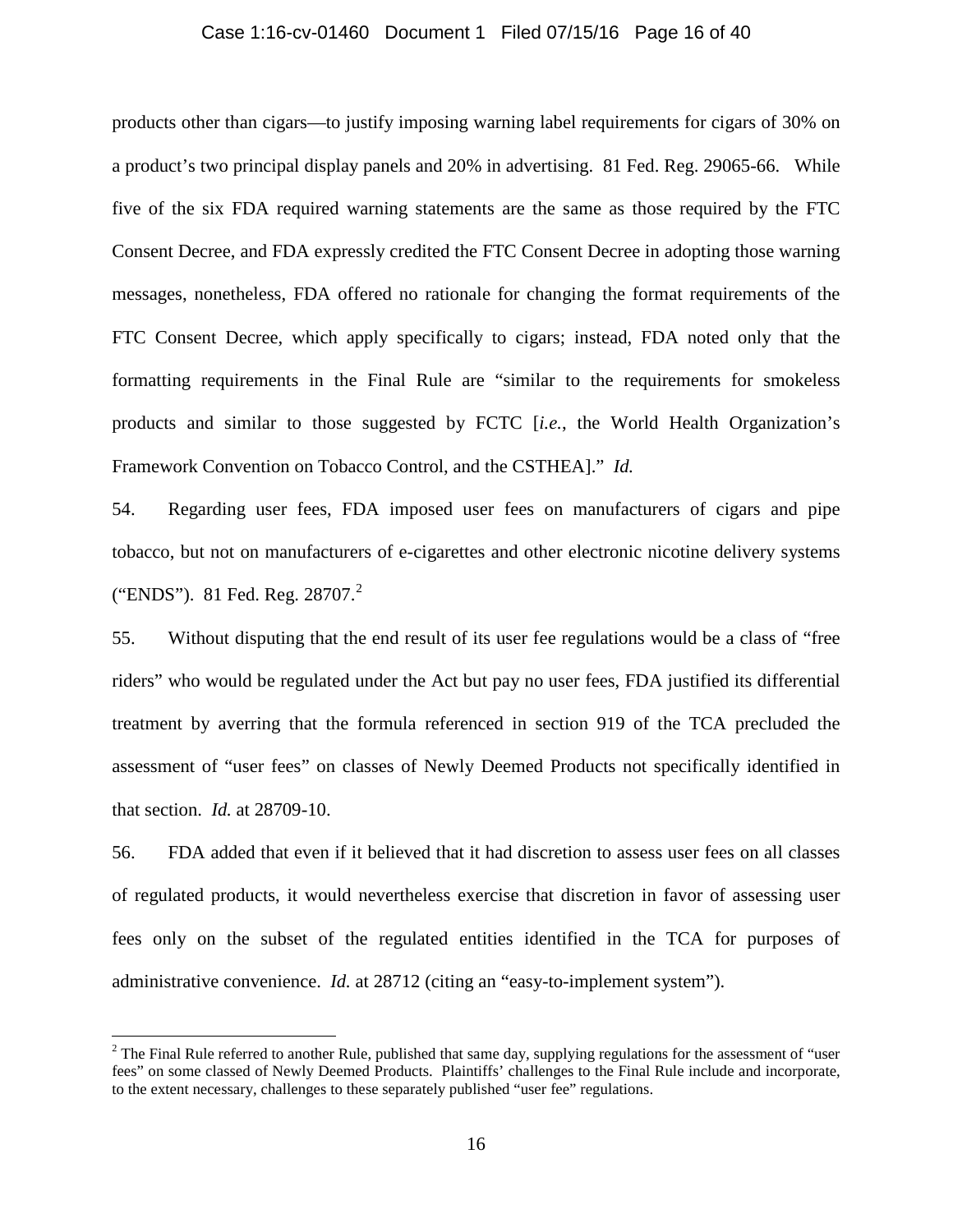### Case 1:16-cv-01460 Document 1 Filed 07/15/16 Page 17 of 40

57. Another example of FDA's unlawful regulatory approach is reflected in its treatment of IPCPR's Citizen Petition to the agency requesting an exemption for premium cigars. IPCPR submitted its Petition in August 2011, nearly three years before FDA published its Proposed Rule. FDA did not respond to that Petition until the day the agency published the Final Rule. In that Citizen Petition Response, FDA stated that it interpreted the Citizen Petition "to either request that FDA initiate a rulemaking as to which cigars, if any, should be deemed subject to [the Tobacco Control Act] or to initiate a rulemaking that would deem all cigars subject to [the Tobacco Control Act] except for traditional large and premium cigars." *See* May 5, 2016, Letter from Beverly Chernaik, Director Office of Regulations, Center for Tobacco Products to David B. Clissold, Hyman, Phelps & McNamara in Response to IPCPR's Citizen Petition dated August 24, 2011.

58. In fact, FDA did neither of the above. In its draft notice of proposed rulemaking, sent by FDA to the Office of Management and Budget ("OMB") for regulatory clearance, FDA planned to regulate cigars, premium cigars and anything else that fell within the scope of the definition of "tobacco product." After OMB reviewed the draft rule, "Option 2," exempting premium cigars, was added to the Proposed Rule. The Final Rule, however, reveals that FDA never seriously considered that or any other option other than full regulation—regardless of the burden placed on the regulated industry, which by FDA's own estimate consisted largely of small businesses such as IPCPR's members.

59. Regarding blended pipe tobacco products, the Final Rule prohibits the action of thousands of small tobacconists nationwide that blend and/or apportion finished tobacco products in bulk form in response to customer requests or retailers' choice. In particular, the Final Rule provides that any retailer who blends finished pipe tobacco is subject to regulation as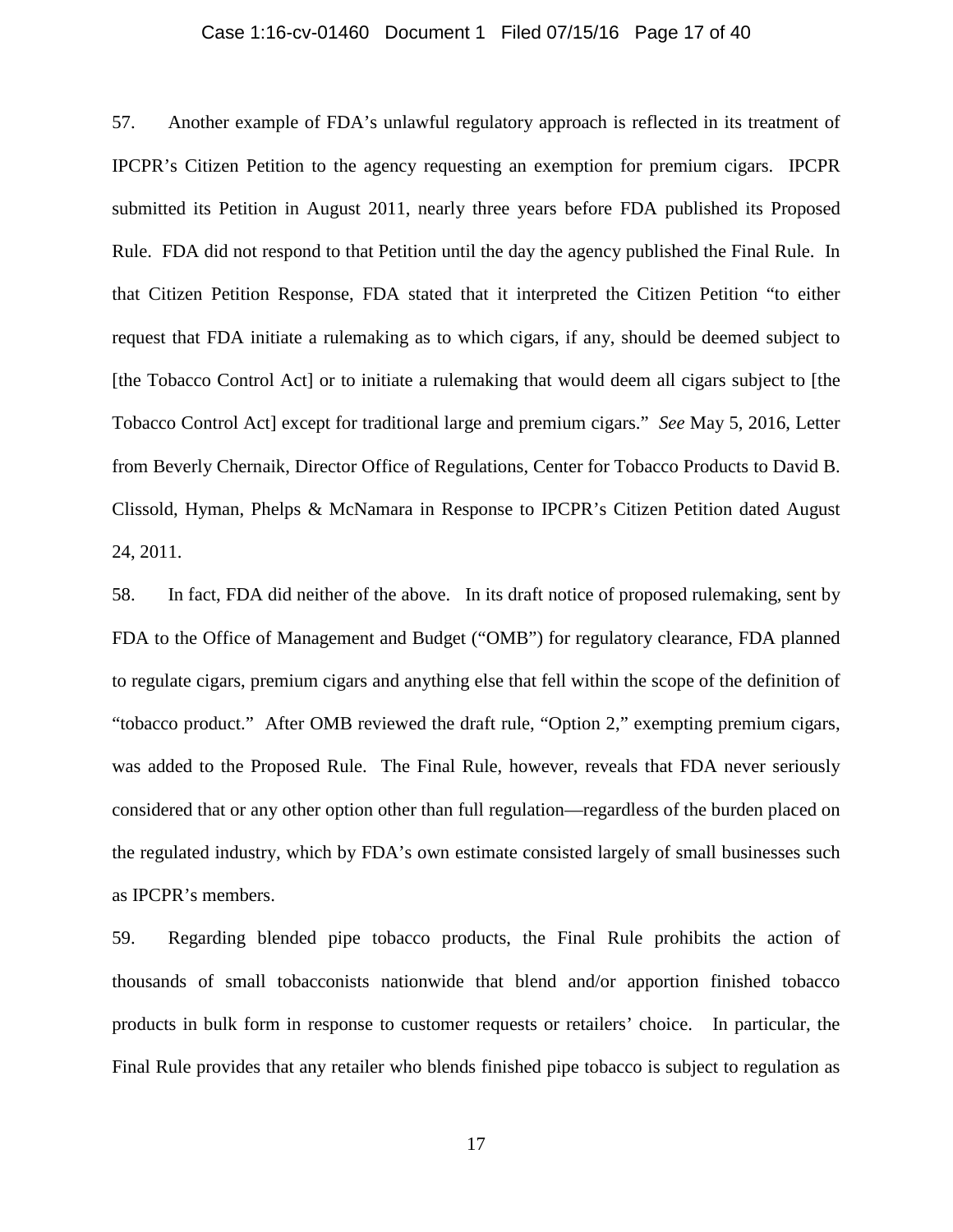#### Case 1:16-cv-01460 Document 1 Filed 07/15/16 Page 18 of 40

a manufacturer. 81 Fed. Reg. 29004, 29049. The Final Rule also could turn retailers into manufacturers by virtue of placing the blended pipe tobacco into a generic container for consumers. The same problem will be true for certain cigar retailers who take finished cigars and create "cigar samplers" of these finished cigars.

60. In determining that local retailers that blend finished pipe tobacco would be subject to regulation as manufacturers, FDA rejected – without explanation – suggestions from industry commenters that retailers blending up to either 3,000 pounds or 5,000 pounds of finished pipe tobacco per year be exempt from the requirements of the law that apply to manufacturers. As a result, the Final Rule threatens to eliminate these sales which make up a minute portion of the industry, but are important to numerous small tobacco shops.

61. FDA's approach to the regulation of pipe tobacco ignores the fact that bulk pipe tobacco is a finished product. The "blending" of pipe tobacco that FDA refers to essentially consists of placing two different types of bulk tobacco into a single bag and then placing the blend in a small generic container. In particular, bulk tobacco that is "blended" is itself a finished tobacco product that was produced by a regulated tobacco product manufacturer and was subjected to premarket review. FDA's Final Rule creates an unjustified cost to the many small businesses that engage in pipe tobacco blending. The blending of finished pipe tobacco does not chemically or physically alter the tobacco in any way, and the bulk tobacco is not a component or part necessary for the construction of a finished tobacco product because the pipe tobacco is itself a finished product.

62. Likewise, the FDA's position on pipes is arbitrary and capricious. The preamble to the Final Rule inexplicably suggests that FDA intends to treat pipes as "components" or "parts" of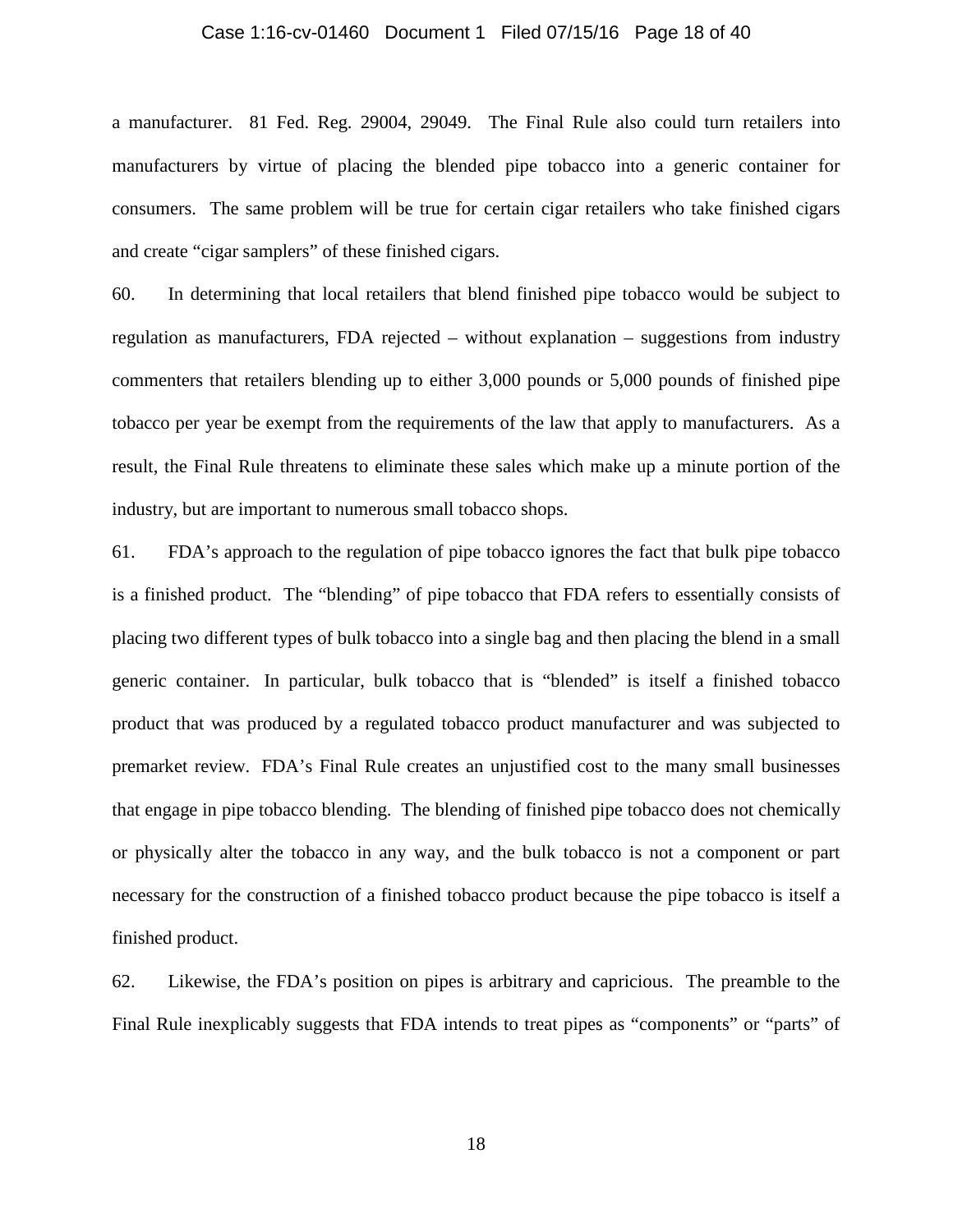### Case 1:16-cv-01460 Document 1 Filed 07/15/16 Page 19 of 40

tobacco products, and therefore subject to regulation, rather than as "accessories" that are exempt from regulation. 81 Fed. Reg. 29042; *see id.* at 28975.

63. Under FDA's definitions of "component or part" and "accessory," pipes would not be considered as "components" or "parts." In particular, "accessory" is defined, in relevant part, to mean "any product that is intended or reasonably expected to be used with or for the human consumption of a tobacco product; does not contain tobacco and is not made or derived from tobacco; and . . . (1) [i]s not intended or reasonably expected to affect or alter the performance, composition, constituents, or characteristics of a tobacco product." 81 Fed. Reg. 29102. A "component" or "part," by contrast, is "any software or assembly of materials intended or reasonably expected: (1) [t]o alter or affect the tobacco product's performance, composition, constituents or characteristics; or (2) [t]o be used with or for the human consumption of a tobacco product," except that "[c]omponent or part excludes anything that is an accessory of a tobacco product." *Id.* at 29103. Under these definitions, a pipe is clearly an accessory because it is not made or derived from tobacco and does not affect or alter the performance, composition, constituents, or characteristics of a tobacco product. It is simply a container from which pipe tobacco is consumed; it is not a component or part of the tobacco. Further, a pipe is not a "tobacco product" itself, as a pipe sold without tobacco is not "made or derived from tobacco" and, therefore, pipes should not be subject to FDA regulation.

### **E. FDA's Final Regulatory Impact Analysis**

64. FDA published its Final Regulatory Analysis ("FRIA") in May 2016.

65. FDA's FRIA did not properly assess the costs and benefits of the Final Rule, in violation of the requirements of the Unfunded Mandates Reform Act of 1995 (2 U.S.C. §§ 1501 *et seq.*) and the RFA (5 U.S.C. §§ 601 *et seq.*). In addition, the RFA requires the agency to prepare a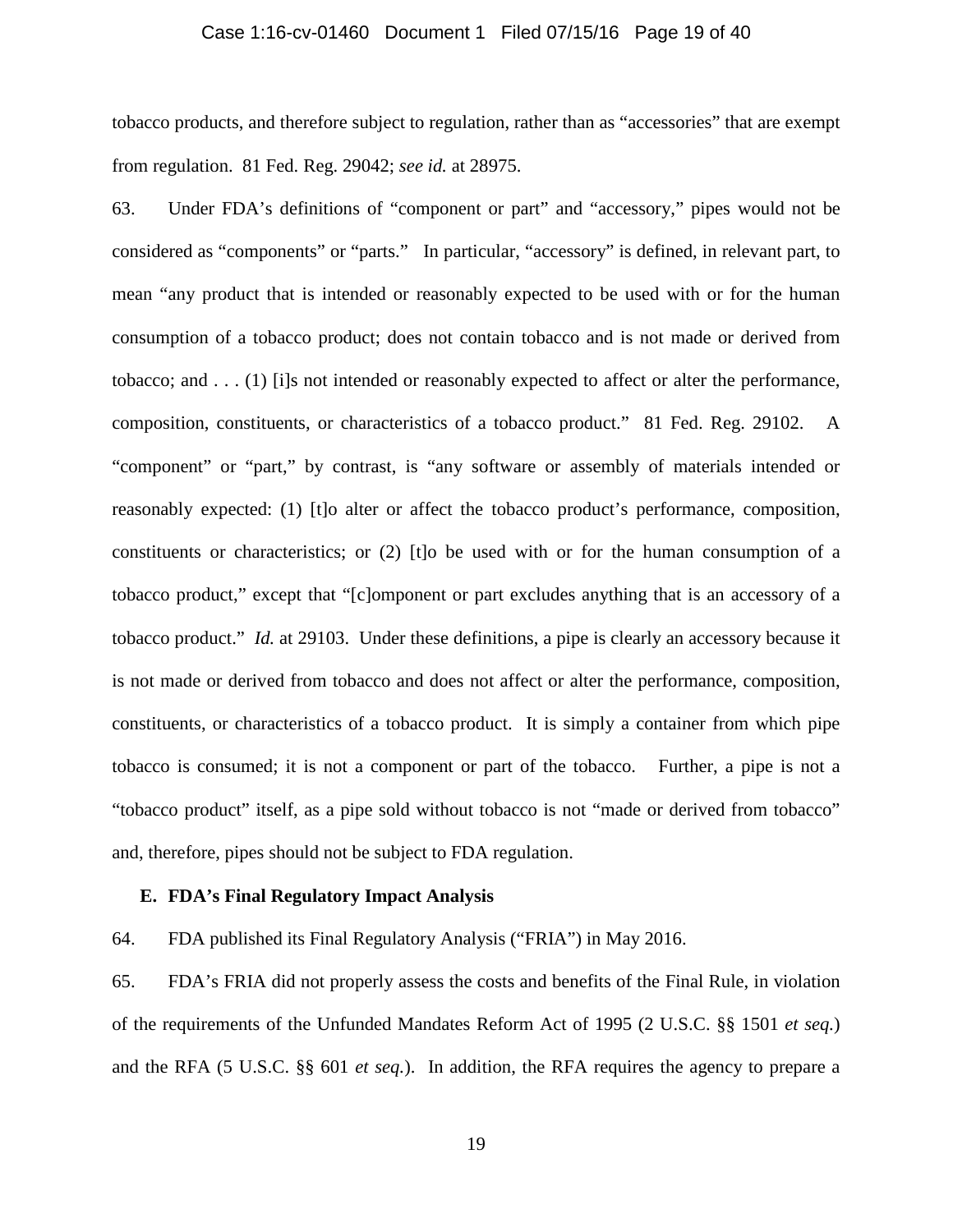### Case 1:16-cv-01460 Document 1 Filed 07/15/16 Page 20 of 40

"regulatory flexibility analysis" detailing the effects of regulations on small businesses. 5 U.S.C. § 604. The RFA is particularly salient here, given FDA's admission that "approximately 90 percent of domestic entities affected by this rule are estimated to be small." FRIA at 133. Although FDA purported to have followed these requirements, its FRIA is defective because it does not contain valid "factual, policy and legal reasons for selecting the alternative adopted in the final rule and why each one of the other significant alternatives . . . which affect small entities was rejected." 5 U.S.C. § 604 (a)(6).

66. Moreover, FDA did not follow Executive Order 12866 guidance that sets forth cost/benefit considerations applicable to the Unfunded Mandates Reform Act and the RFA and advises that "[e]ach agency shall assess both the costs and the benefits of the intended regulation and, recognizing that some costs and benefits are difficult to quantify, propose or adopt a regulation only upon a reasoned determination that the benefits of the intended regulation justify its costs." It also requires that "[e]ach agency shall tailor its regulations to impose the least burden on society, including individuals, businesses of differing sizes, and other entities (including small communities and governmental entities), consistent with obtaining the regulatory objectives, taking into account, among other things, and to the extent practicable, the costs of cumulative regulations." Exec. Order No. 12,866, 58 Fed. Reg. 51735 (Sept. 30, 1993). The agency did not show that the benefits of the regulation justify its costs.

67. Notwithstanding Plaintiff Associations' comments on its PRIA, FDA did not correct the defects in that analysis when it published the FRIA in May 2016. In particular, FDA failed to address CAA's concern that FDA did not quantify the benefits of the intended regulation and admitted it was "unable to quantify any possible unintended offsetting effects." FRIA at 21. Further, FDA admitted that "[r]eliable evidence on the impacts of warning labels, premarket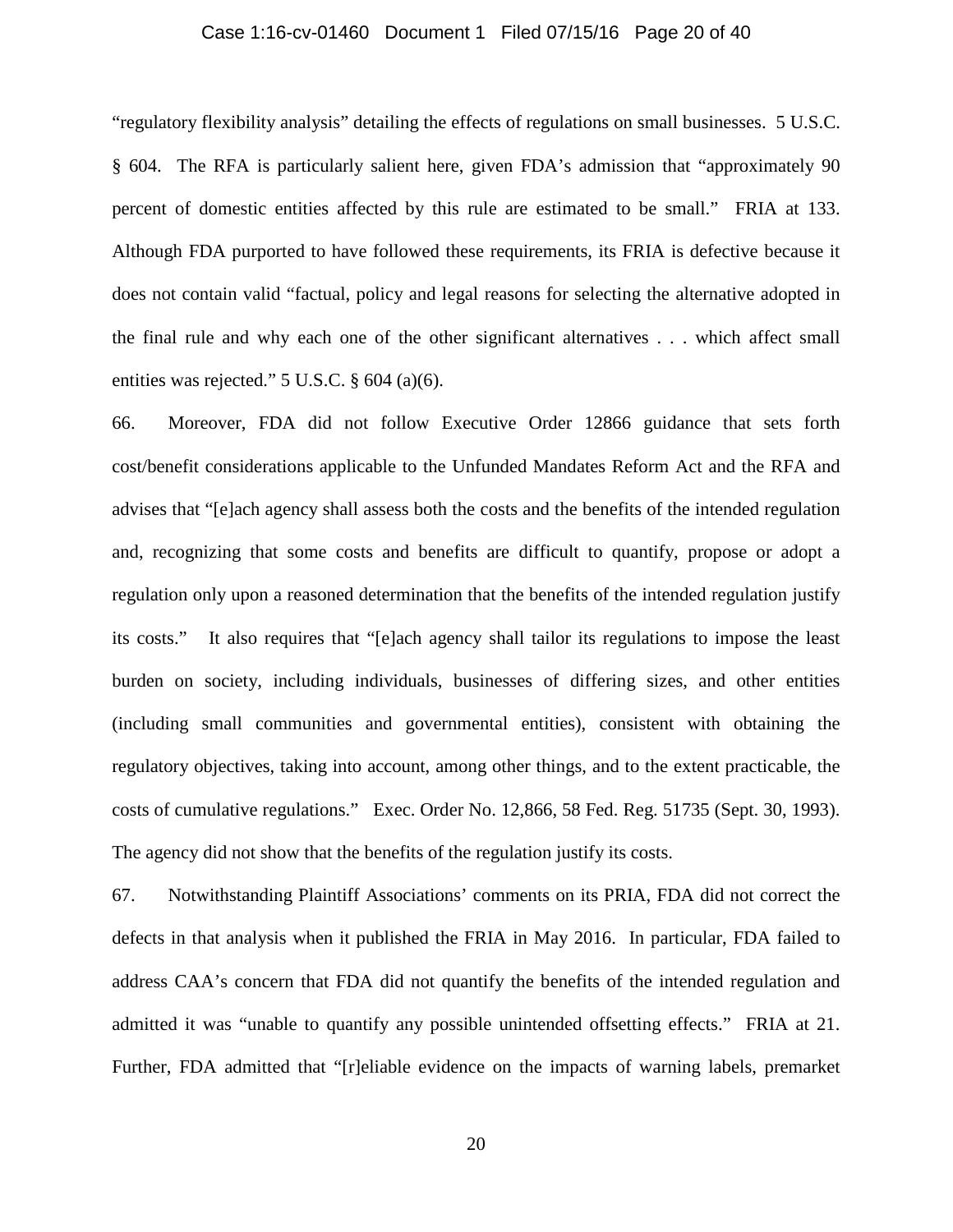### Case 1:16-cv-01460 Document 1 Filed 07/15/16 Page 21 of 40

review, and marketing restrictions on users of cigars . . . does not, to our knowledge, exist." FRIA at 62. Finally, FDA admitted that it had not quantified the benefits of "regulatory alternatives" or how they "would differ from those of the final rule." FRIA at 127.

68. FDA likewise did not adequately respond to IPCPR's comments to the Proposed Rule expressing concern, based on FDA's preliminary economic impact analysis, that as a result of the costs imposed on manufacturers of premium cigars under Option 1, up to 50% of handmade cigars would cease to be marketed in the United States, and that small businesses would be most affected by Option 1, potentially forcing some companies out of business. Instead, FDA glossed over the significant burdens that regulation would impose on premium cigar manufacturers and small businesses, and merely lumped premium cigars in with all other tobacco products in an undifferentiated way.

69. Indeed, FDA's consideration of Option 2 consisted of a single paragraph in which FDA recognized that adopting this option would provide regulatory relief to small businesses. Nonetheless, FDA stated: "Because we do not know the number of manufacturers and importers of premium and non-premium cigars, we do not analyze these effects quantitatively." FRIA at 134. Here FDA's regulatory flexibility analysis amounts to no analysis at all, but instead represents a complete abdication of FDA's duty to fairly consider alternatives that would achieve regulatory goals with less impact on small business.

70. FDA did not adequately address IPCPR's concerns that unnecessary overregulation of premium cigars would have a devastating effect on manufacturers and retailers, particularly small businesses, or CRA's comment that the agency failed to consider the downstream impacts of the proposed regulations, not just on tobacco product manufacturers and importers, but also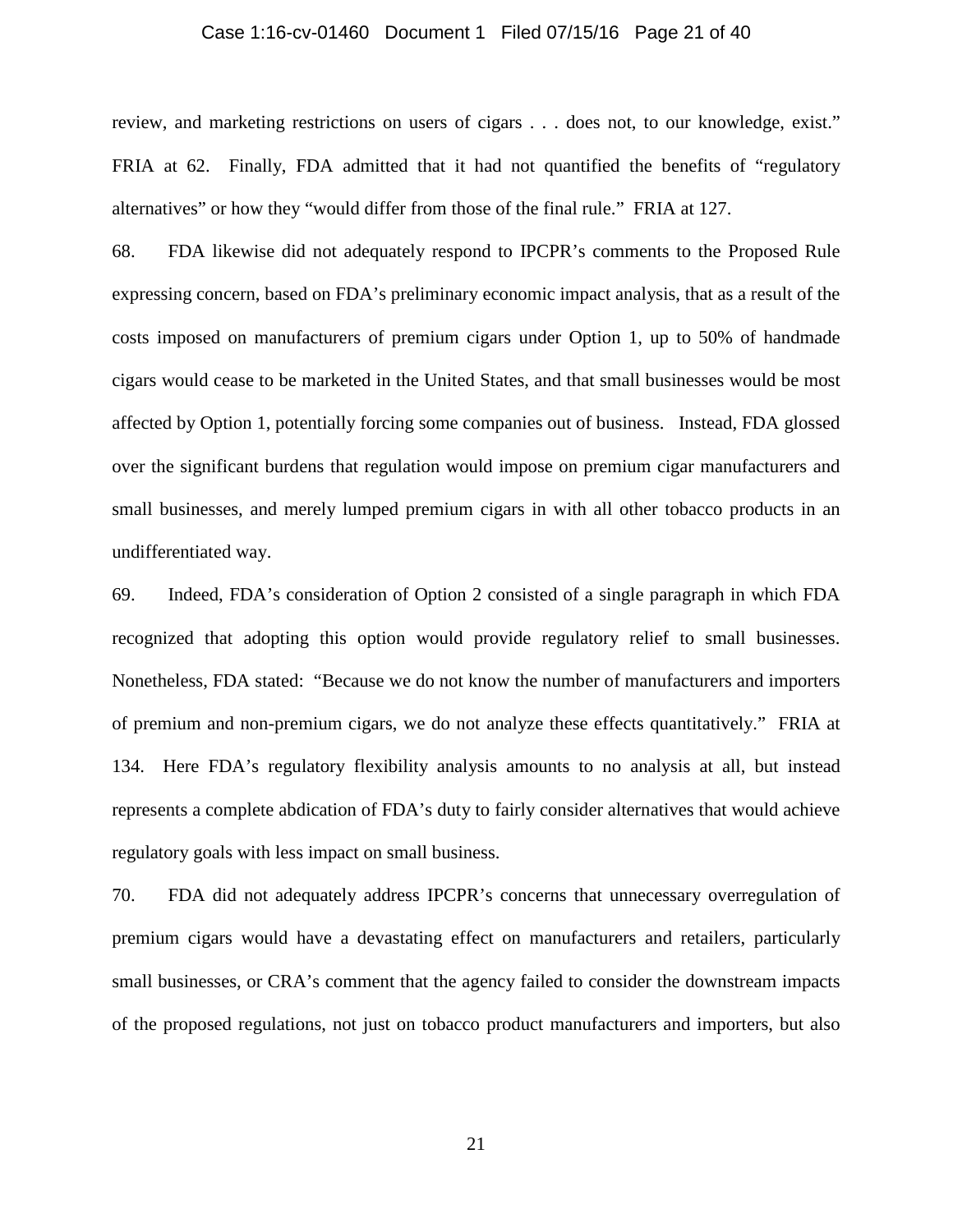### Case 1:16-cv-01460 Document 1 Filed 07/15/16 Page 22 of 40

distributors, retailers, suppliers, trade show proprietors, and workers that depend on the tobacco industry, again many whom are small businesses.

71. While FDA acknowledged that numerous comments addressed the effects of the Proposed Rule on the retail sector, its response was that "any retailers who meet the definition of manufacturer due to other activities, such as mixing e-liquids or blending pipe tobacco, are likely to cease engaging in manufacturing activities and convert to a pure retail model." FRIA at 48. Moreover, FDA states, because it is "unable to estimate the extent to which this final rule would lead to a reduction in the use of tobacco products, [the agency is] unable to estimate the extent to which retailers of newly deemed tobacco products may lose sales." FRIA at 49. FDA asserts that "[e]conomy-wide, retailers would not be harmed as consumers would switch to purchasing other goods." *Id.*

72. Similarly, FDA did not provide any appropriate response to CRA's comment regarding the "dramatic" economic impact on the industry, including small businesses that would result from regulating premium cigars. With regard to cigar or pipe tobacco markets that are characterized by a large number of products with slight variations or frequent changes to products, FDA agreed "that product exit is likely to occur" but stated without explanation that "much of this may occur as a result of consolidation of similar products within product lines instead of through exit by manufacturers." FRIA at 39.

73. With regard to the significant adverse effect of regulation on employment in newly regulated industries FDA's response was only that "total tobacco industry employment accounts for only a small proportion of total employment in the US economy" and that "[n]ewly deemed segments of the tobacco industry would only account for a portion of total tobacco industry employment; therefore, the affected segments of the tobacco industry would be extremely small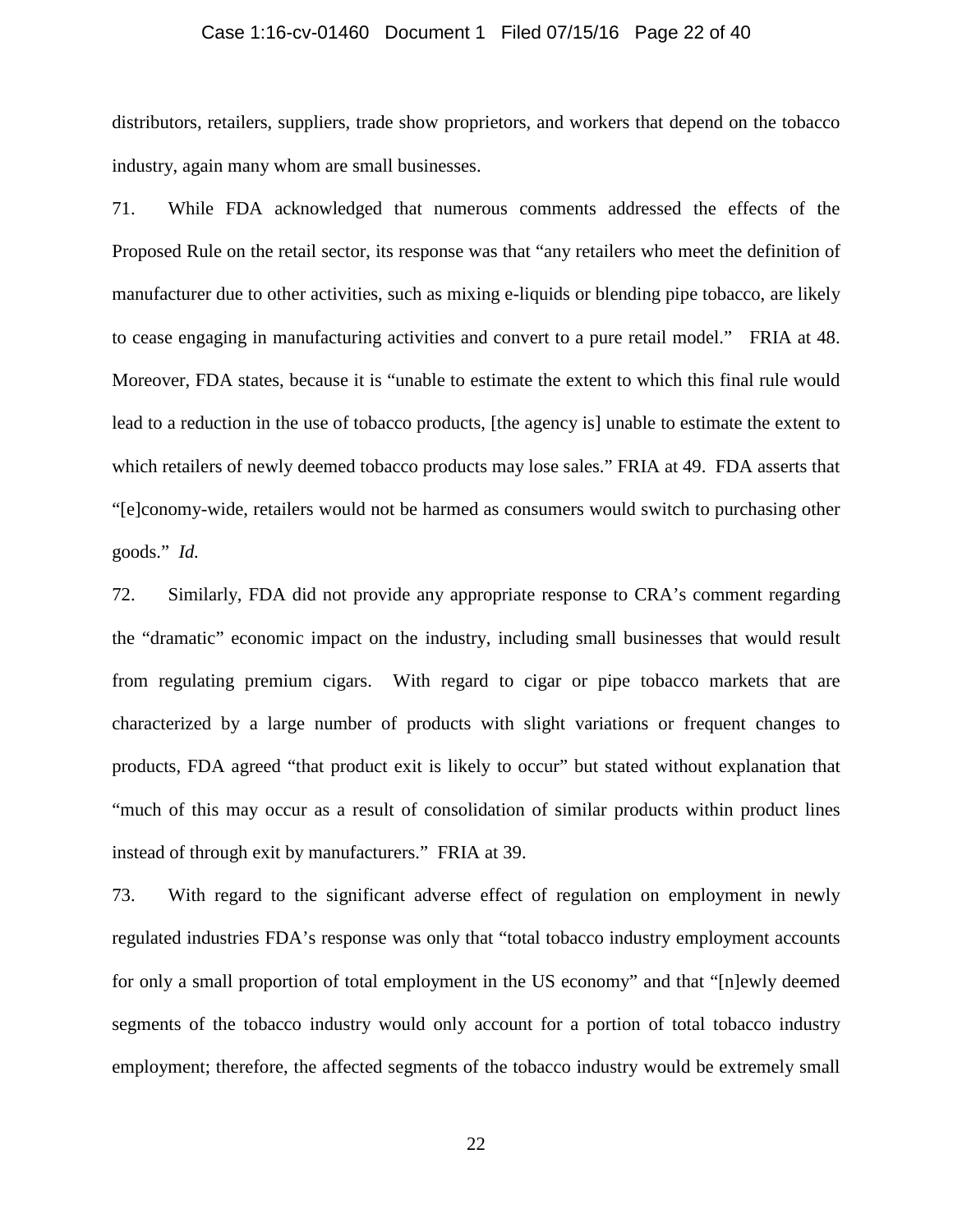### Case 1:16-cv-01460 Document 1 Filed 07/15/16 Page 23 of 40

in the context of the US economy." FRIA at 48. Finally, FDA concluded that "[w]hile increases in costs and potential reductions in revenue could lead to some reduction in jobs in certain segments of the tobacco industry, employment is not expected to drop to zero in any segment of the tobacco industry." *Id.*

### **F. The Backlog at the FDA and its Implications**

74. Since the initiation of premarket review submissions in 2011, FDA's backlog of pending SE Reports has consistently been over 3,500, virtually ensuring that submissions by manufacturers of Newly Deemed Products will not be processed before the passage of time renders the marketing of their products illegal. In fact, in the context of Originally Regulated Products, FDA-Track indicates that there are over 4,000 SE Reports (both provisional and regular) pending before the agency.<sup>[3](#page-22-0)</sup> In FY 2015, FDA received 967 SE Reports.<sup>[4](#page-22-1)</sup>

75. Because the number of active stock keeping units ("SKUs") for cigars is much greater than the number of SKUs for cigarettes, there is a reasonable expectation that the number of SE Reports will increase significantly based on cigar submissions alone. CAA's comments to the Proposed Rule estimated that at that time, the three leading premium cigar manufacturers had over 8,000 SKUs and the three leading mass-market cigar manufacturers had over 2,000 SKUS.

76. Significantly, the cigar industry expects submission of approximately 10,000 SE Reports within eighteen months of the Final Rule's effective date if the February 15, 2007 grandfather

<span id="page-22-0"></span> <sup>3</sup> *See* http://www.accessdata.fda.gov/scripts/fdatrack/view/track.cfm?program=ctp&status=public&id=CTP-OSregular-SE-reports&fy=2015; *see*

http://www.accessdata.fda.gov/scripts/fdatrack/view/track.cfm?program=ctp&id=CTP-OS-provisional-SE-reports (last visited July 8, 2016).

<span id="page-22-1"></span><sup>4</sup> *See* http://www.accessdata.fda.gov/scripts/fdatrack/view/track.cfm?program=ctp&id=CTP-OS-total-productsubmissions-received. (last visited July 8, 2016).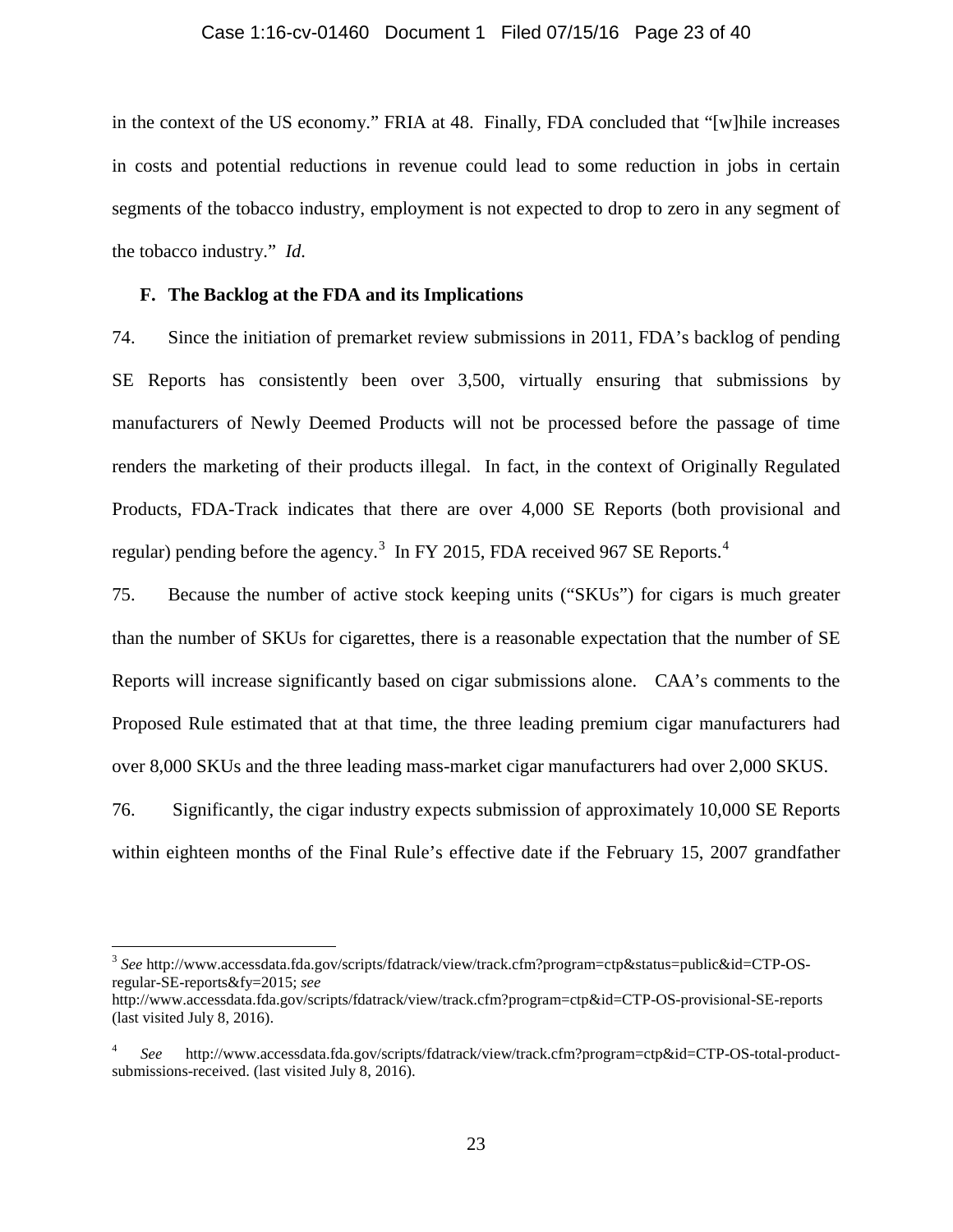### Case 1:16-cv-01460 Document 1 Filed 07/15/16 Page 24 of 40

date is used. Certainly, the pipe tobacco industry will have a significant number of submissions as well.

77. Further, FDA is not receiving any additional funds to review this larger influx of SE Reports. Based on the current backlog and the expected number of additional SE Reports, there is no reason to believe that FDA will be able to review the submissions for Newly Deemed Products within the allotted timeframe, with the result that such products will be deemed to be "adulterated" under section 902 of the TCA, and prohibited from commercial distribution.

78. The difficulty in completing review of many thousands of reports within 12 months will be compounded by the manner in which FDA has implemented the required filing of data regarding Harmful and Potentially Harmful Constituents ("HPHCs") for Newly Deemed Products. FDA requires the inclusion of comparative HPHC data as a part of any SE Report. *See, e.g.* 81 Fed. Reg. 28995 (noting that "FDA generally expects that cigars with blending changes . . . will be able to successfully use the SE pathway as long as the blending change does not significantly raise levels of HPHCs in the product . . . ."). HPHC requirements for cigars currently do not exist, yet FDA has stated that Guidance will be released in "enough time for manufacturers to report given the 3-year compliance period for HPHC reporting." *Id.* at 28996. However, SE filings will be required no later than 18 months after the effective date; which is 18 months prior to HPHC reporting, which will not be required until 36 months after the effective date. *Id*.

79. Moreover, FDA is arbitrarily regulating the Newly Deemed Products differently from the Originally Regulated Products, the products Congress chose to regulate. FDA is permitting those products to remain on the market until FDA completes its review of each product's SE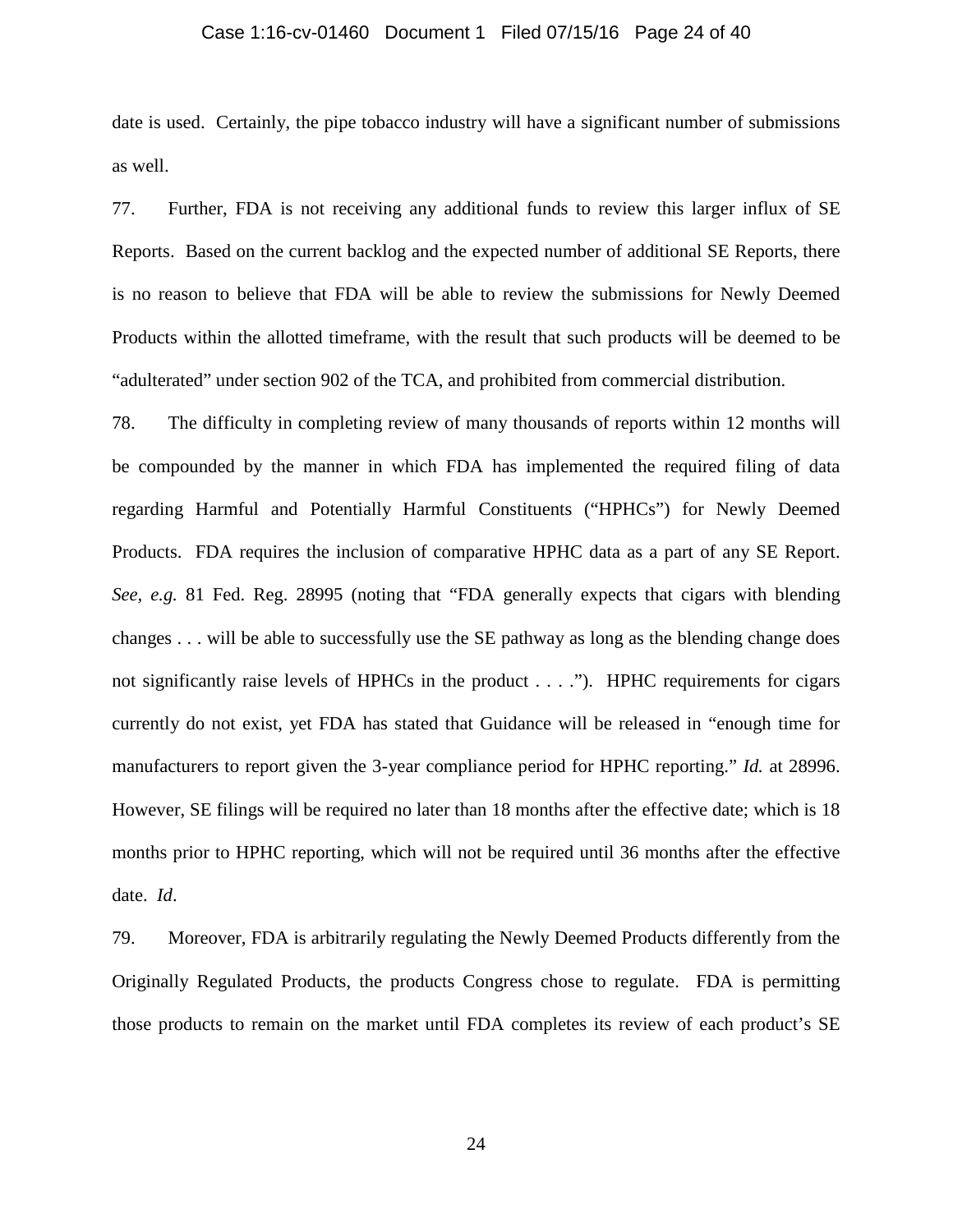### Case 1:16-cv-01460 Document 1 Filed 07/15/16 Page 25 of 40

Report. Many such products continue in commercial distribution during the lengthy pendency of premarket submissions under FDA's review.

80. In sum, FDA's Final Rule threatens to regulate cigars and other Newly Deemed Products unnecessarily and impermissibly by: (a) denying manufacturers the ability to establish "predicate" products for substantial equivalence review through the operation of a February 2007 predicate date; (b) ensuring, by virtue of FDA's existing and anticipated backlog, that any SE Reports that manufacturers are able to submit will not be acted on in time to avoid the expiration of FDA's stipulated twelve-month review period; and (c) denying manufacturers the benefit of provisions that allow the continued marketing of products with a timely submitted and pending SE Report until such time as FDA determines that a new product is not substantially equivalent to a predicate.

81. In addition, the cost of compliance and regulatory uncertainty will be too great a burden for many manufacturers, particularly the many small manufacturers of specialty or seasonal premium cigar products. Finally, the increased regulatory burden on small business retailers will undeniably force many out of business. FDA's response to these small businesses is that they "would be able to shift shelf space and other activities to non-tobacco products." FRIA at 119. FDA offers no suggestions as to what non-tobacco products a small business tobacco and cigar shop should sell.

#### **CLAIMS FOR RELIEF**

#### **COUNT I**

# **(Violation of Administrative Procedure Act: FDA's Actions Regarding the Predicate Date and the Substantial Equivalence Process Are Arbitrary, Capricious, an Abuse of Discretion and Not in Accordance With Law, and Exceed FDA's Regulatory Authority)**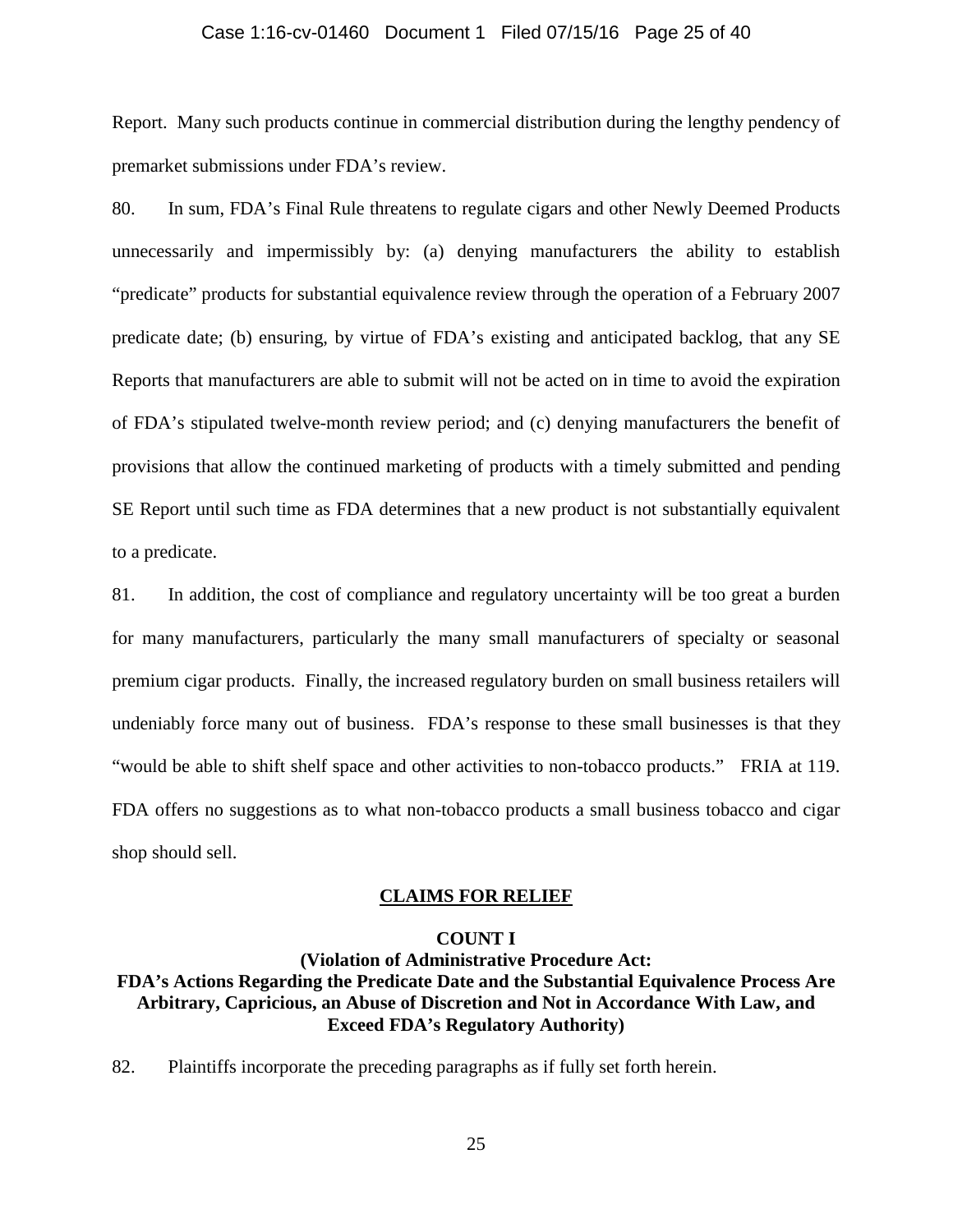### Case 1:16-cv-01460 Document 1 Filed 07/15/16 Page 26 of 40

83. The Final Rule is "final agency action for which there is no other adequate remedy." 5 U.S.C. § 704.

84. The APA proscribes agency action that is "arbitrary, capricious, an abuse of discretion, or otherwise not in accordance with law." 5 U.S.C.  $\S$  706(2)(A). The APA further bars agency action that is "in excess of statutory jurisdiction, authority, or limitations." *Id.* at § 706(2)(C).

85. In establishing the regulatory framework for the Originally Regulated Products, Congress set out a precise timeline for implementation of the premarket review provisions. It also provided FDA with the authority to "deem" other products to be subject to the TCA.

86. The Final Rule, promulgated seven years after the enactment of the TCA, does not apply the timeline crafted by Congress. Instead, the Final Rule arbitrarily deviates from the statutory scheme mandated by the statute.

87. FDA applies a February 15, 2007 grandfather date to all Newly Deemed Products, including cigars and pipe tobacco. FDA claimed it that it had no authority to change the February 2007 grandfather date.

88. As a result, the Final Rule requires cigar and pipe tobacco manufacturers to use products at least nine years old as predicate products, making it nearly impossible to compare new tobacco products to grandfathered predicates for the purpose of establishing substantial equivalence.

89. Application of a February 15, 2007 grandfather date impermissibly favors the Originally Regulated Products. In particular, the Originally Regulated Products had only to look back two and a half years for predicate tobacco products for substantial equivalence comparisons, whereas Newly Deemed Products have to look back nine years for such predicate products.

90. The Originally Regulated Products were permitted by statute to remain on the market until FDA completed its review of the substantial equivalence application. However, FDA is not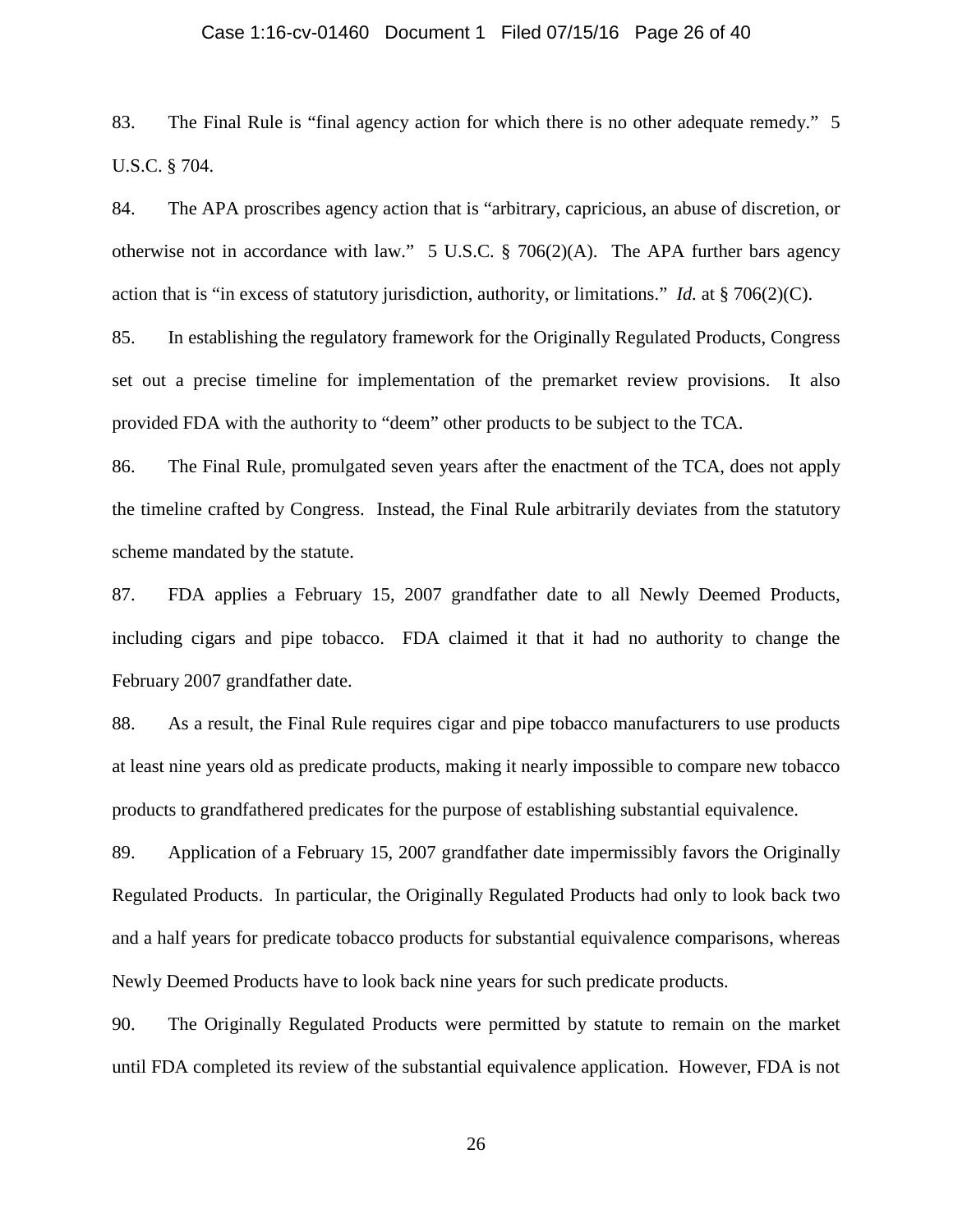### Case 1:16-cv-01460 Document 1 Filed 07/15/16 Page 27 of 40

affording Newly Deemed Products the same consideration. Instead, Newly Deemed Products that have filed substantial equivalence applications, even when those applications have not yet been reviewed by FDA, are subject to removal from the market after twelve months.

91. The Final Rule for Newly Deemed Products renders it onerous, costly and timeconsuming to establish substantial equivalence given the passage of time and the lack of available predicate products, and also provides for limited compliance periods for deemed products to achieve substantial equivalence determinations or be withdrawn from the market. *See Motor Vehicle Mfs. Ass'n of U.S., Inc. v. State Farm Mut. Auto. Ins. Co.,* 463 U.S. 29, 43 (1983) (holding "the agency must examine the relevant data and articulate a satisfactory explanation for its action including a 'rational connection between the facts found and the choice made.'") (internal citations omitted).

92. The result is a regulatory regime that is contrary to the structure and purpose of the TCA in that cigars and other Newly Deemed Products face different regulatory hurdles not faced by the Originally Regulated Products under the TCA to protect the public health.

93. Even assuming the presence of predicate products, application of the TCA's premarket review provisions, together with the FDA's inability to timely review SE Reports for Newly Deemed Products, will result in the removal from the market of these products, notwithstanding timely submission of SE Reports; this will occur because of FDA's inability to review such reports timely, not misconduct of tobacco product manufacturers or product deficiencies.

94. FDA's imposition of a February 2007 grandfather date also has the effect of penalizing cigar and pipe tobacco manufacturers from being able to identify predicate products for purposes of establishing substantial equivalence because the passage of time effectively eliminated them. FDA has entirely failed to justify the harmful "secondary retroactivity" of its Final Rule against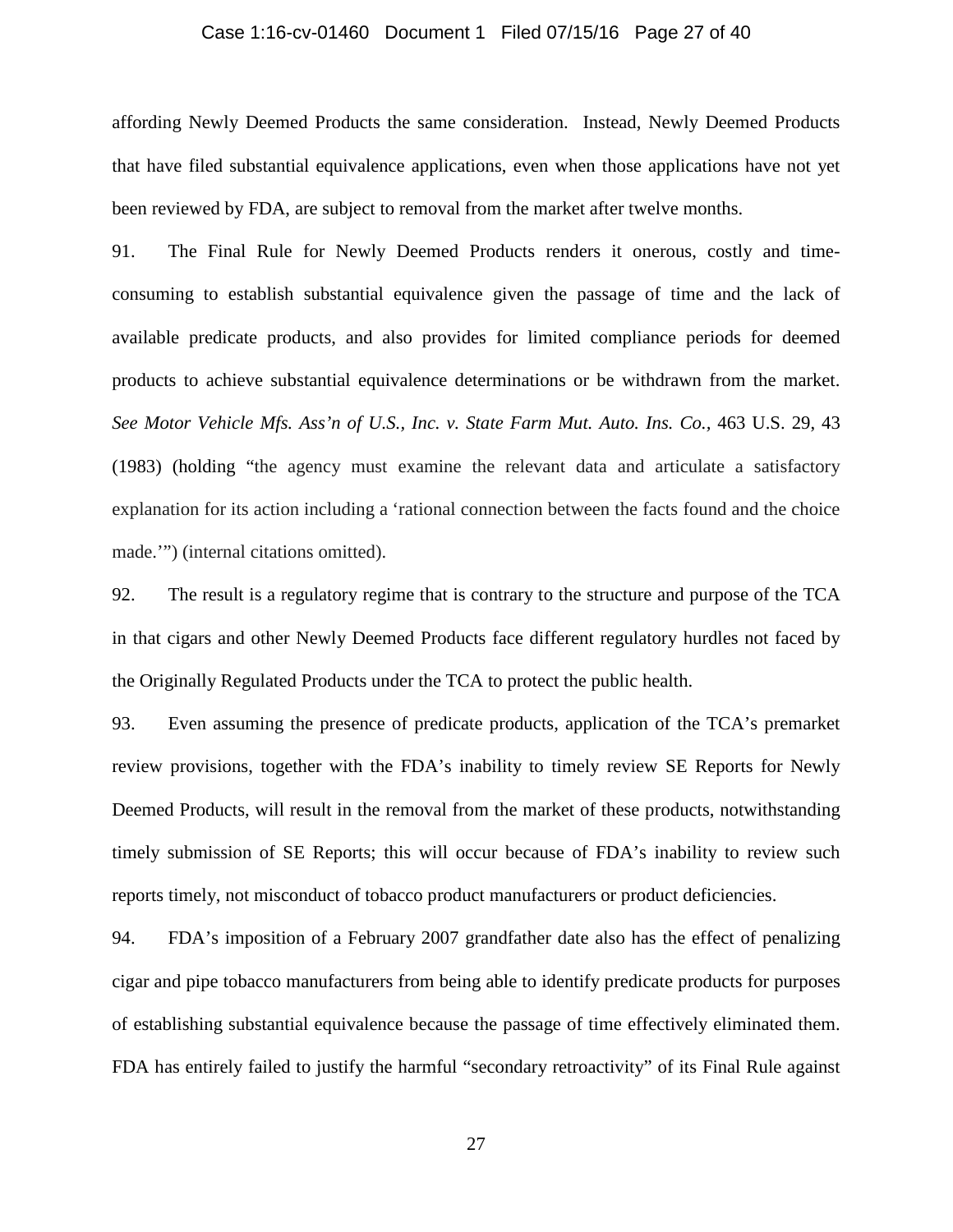### Case 1:16-cv-01460 Document 1 Filed 07/15/16 Page 28 of 40

any benefit to be derived from applying that grandfather date. *See National Cable & Telecomms. Ass'n v. FCC,* 567 F.3d 659, 670 (D.C. Cir. 2009) (agency action is arbitrary and capricious when the agency fails to "balance the harmful 'secondary retroactivity' of upsetting prior expectations or existing investments against the benefits of applying their rules to those preexisting interests.") (internal citation omitted).

95. Here, application of a February 2007 grandfather cut-off date, resulting in immediate restrictions on modification or introduction of products, and the threat of removing products from the marketplace before FDA has even reviewed a product application, is contrary to the structure, object, and policy of the TCA and yields results that Congress could not have intended and did not intend.

96. Plaintiffs have no adequate or available administrative remedy; in the alternative, any effort to obtain an administrative remedy would be futile.

97. Plaintiffs have no adequate remedy at law.

98. FDA's "substantial equivalence" process—specifically including the imposition of a February 2007 grandfather cut-off date—has imposed ongoing harm on Plaintiffs.

99. This Court should accordingly set aside and declare unlawful FDA's Final Rule establishing a February 15, 2007 grandfather cut-off date for Newly Deemed Products that denies manufacturers of Newly Deemed Products the same protections for continued marketing that the statute affords to manufacturers of Originally Regulated Products.

### **COUNT II**

# **(Violation of Administrative Procedure Act: The Final Rule's User Fee Provisions are Arbitrary, Capricious, and Not in Accordance With the TCA, and Exceed FDA's Regulatory Authority)**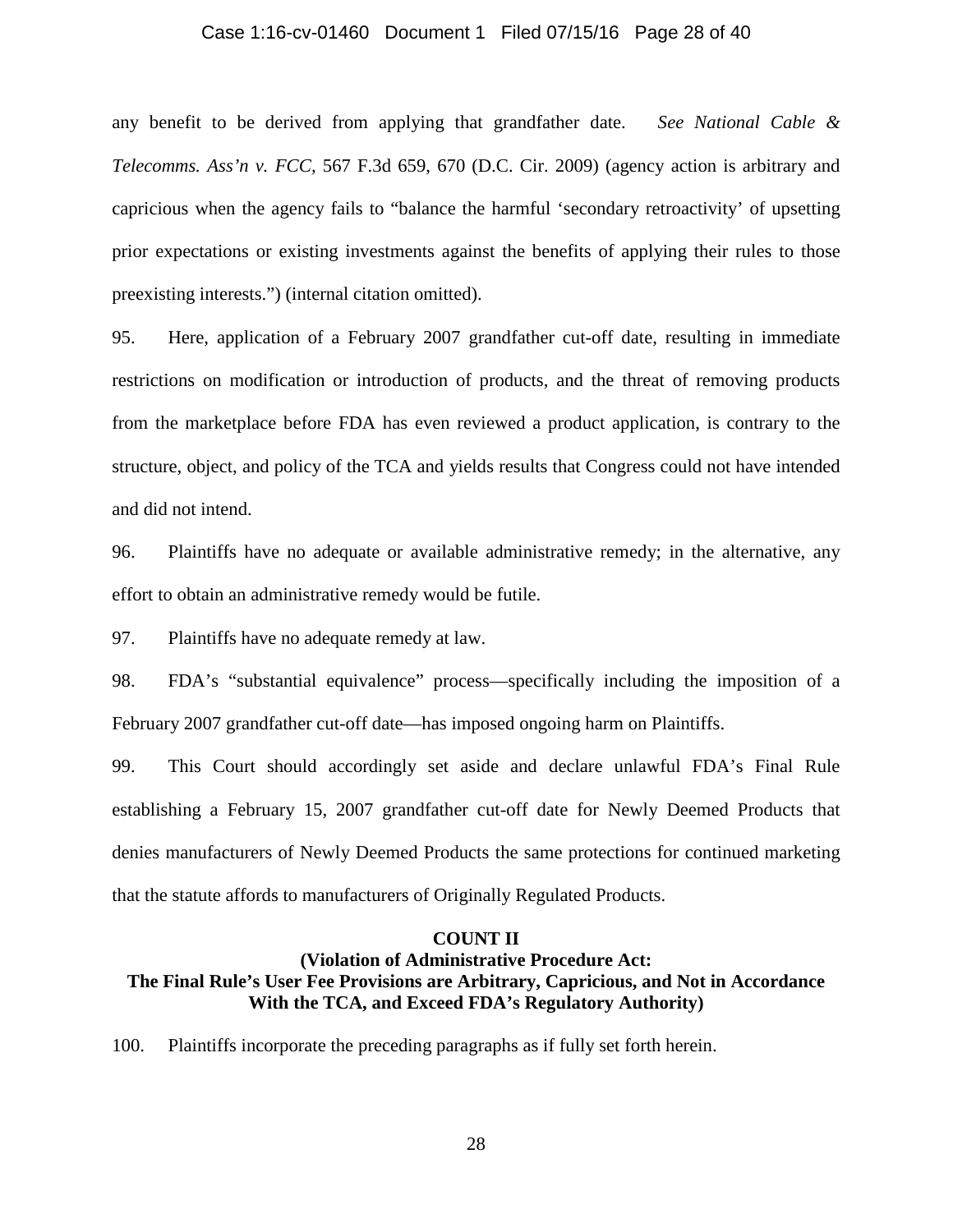### Case 1:16-cv-01460 Document 1 Filed 07/15/16 Page 29 of 40

101. Section 919 of the TCA provides that amounts paid by regulated entities should be in the form of "user fees." In employing the term "user fees" to describe the payments to be made by regulated entities, Congress intended that these payments would bear the hallmarks of user fees as opposed to taxes—*i.e.*, fees are predicated on a voluntary act by payers; persons who pay the fees receive a specific service or benefit; and payments are not meant for regulation of others or for general public benefit.

102. FDA's construction of the TCA requires manufacturers of certain classes of tobacco products (*e.g.*, cigars and pipe tobacco) to pay for costs associated with regulating competing products (*e.g.*, e-cigarettes) that are not subject to "user fees"—in effect, taxing one group of product manufacturers for the benefit of another. Such a construction is contrary to the statutory language that makes clear that regulated entities are to pay "user fees," not taxes.

103. Plaintiffs have no adequate or available administrative remedy; in the alternative, any effort to obtain an administrative remedy would be futile.

104. Plaintiffs have no adequate remedy at law.

105. FDA's "user fee" provisions, which require cigar and pipe tobacco manufacturers to bear the cost of regulation for other classes of tobacco products such as e-cigarettes, impose ongoing harm on Plaintiffs.

106. This Court accordingly should set aside and declare unlawful FDA's Final Rule establishing user fees for Newly Deemed Products.

#### **COUNT III**

# **(Violation of the Fifth Amendment to the U.S. Constitution: The Final Rule's User Fee Provisions Violate Plaintiffs' Members' Right to Due Process and Equal Protection)**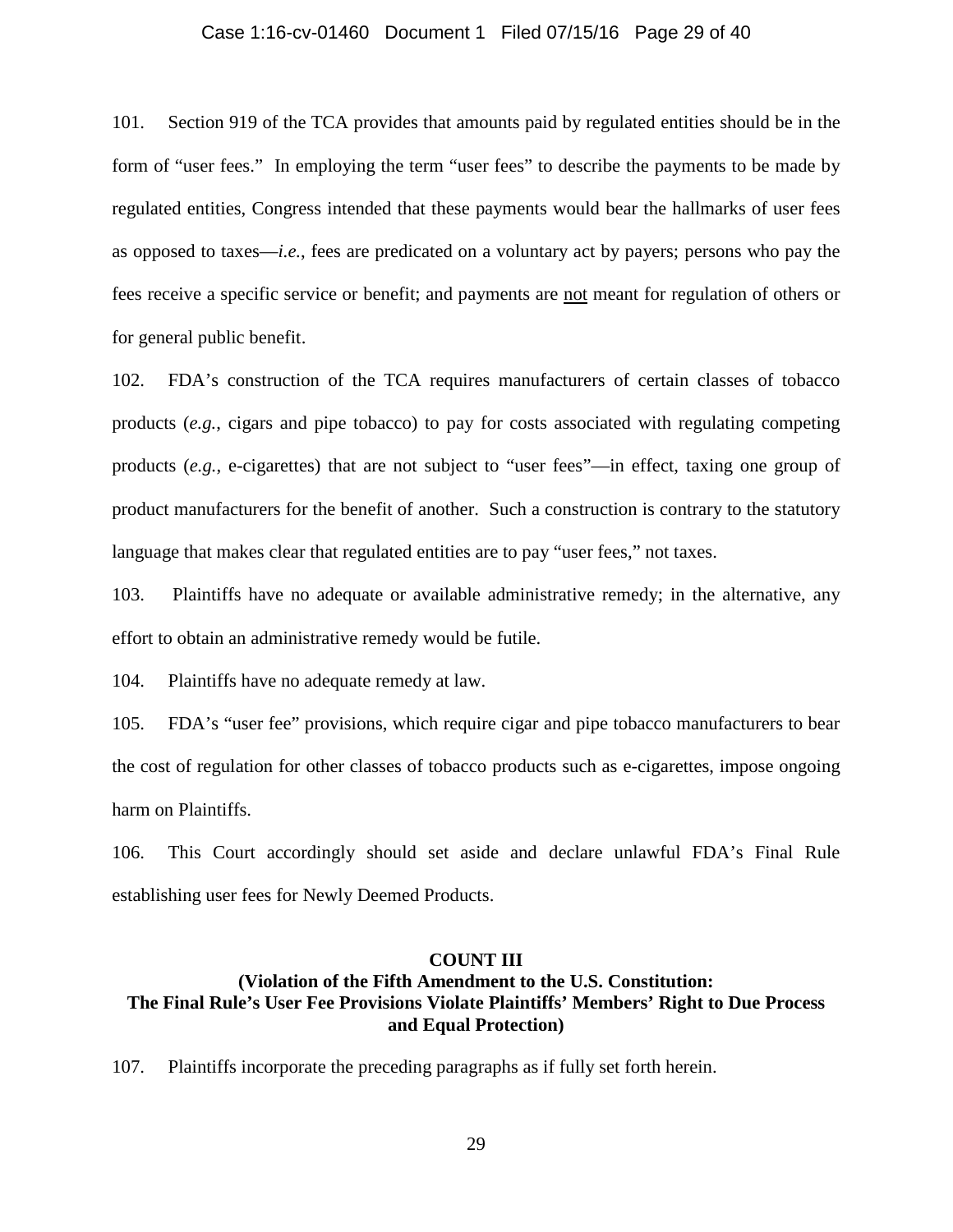### Case 1:16-cv-01460 Document 1 Filed 07/15/16 Page 30 of 40

108. The Equal Protection Clause, applicable to the federal government through the Due Process Clause of the Fifth Amendment (*Bolling v. Sharpe,* 347 U.S. 497 (1954)), requires "a rough equality in tax treatment" and demands that inequalities be supported by a rational basis. *Allegheny Pittsburgh Coal Co. v. Cty. Comm'n of Webster Cty.,* 488 U.S. 336, 343-44 (1989); *see Armour v. City of Indianapolis*, 132 S. Ct. 2073, 2083 (2012).

109. FDA's user fee regulations effectively impose a tax not a user fee on cigar and pipe tobacco manufacturers to pay for regulation of other "deemed" products such as e-cigarettes, for which FDA has elected to assess no user fees.

110. FDA has not even attempted to identify a rational basis or justification for excluding ecigarettes from user fees while placing the entire burden of regulating such products on competitors such as cigars and pipe tobacco manufacturers, and no such basis exists.

111. Plaintiffs have no adequate or available administrative remedy; in the alternative, any effort to obtain an administrative remedy would be futile.

112. Plaintiffs have no adequate remedy at law.

113. FDA's "user fee" provisions, which require cigar and pipe tobacco manufacturers to bear the cost of regulation for other classes of tobacco products such as e-cigarettes, impose ongoing harm on Plaintiffs.

114. As a result, Plaintiffs are entitled to a declaration that FDA's Final Rule establishing user fees for Newly Deemed Products violates the Fifth Amendment to the U.S. Constitution and should be set aside. *See* 28 U.S.C. § 2201(a).

### **COUNT IV**

# **(Violation of the Administrative Procedure Act: FDA's Failure to Carry Out a Proper Cost-Benefit Analysis Violates the Regulatory Flexibility Act and Unfunded Mandates Reform Act of 1995)**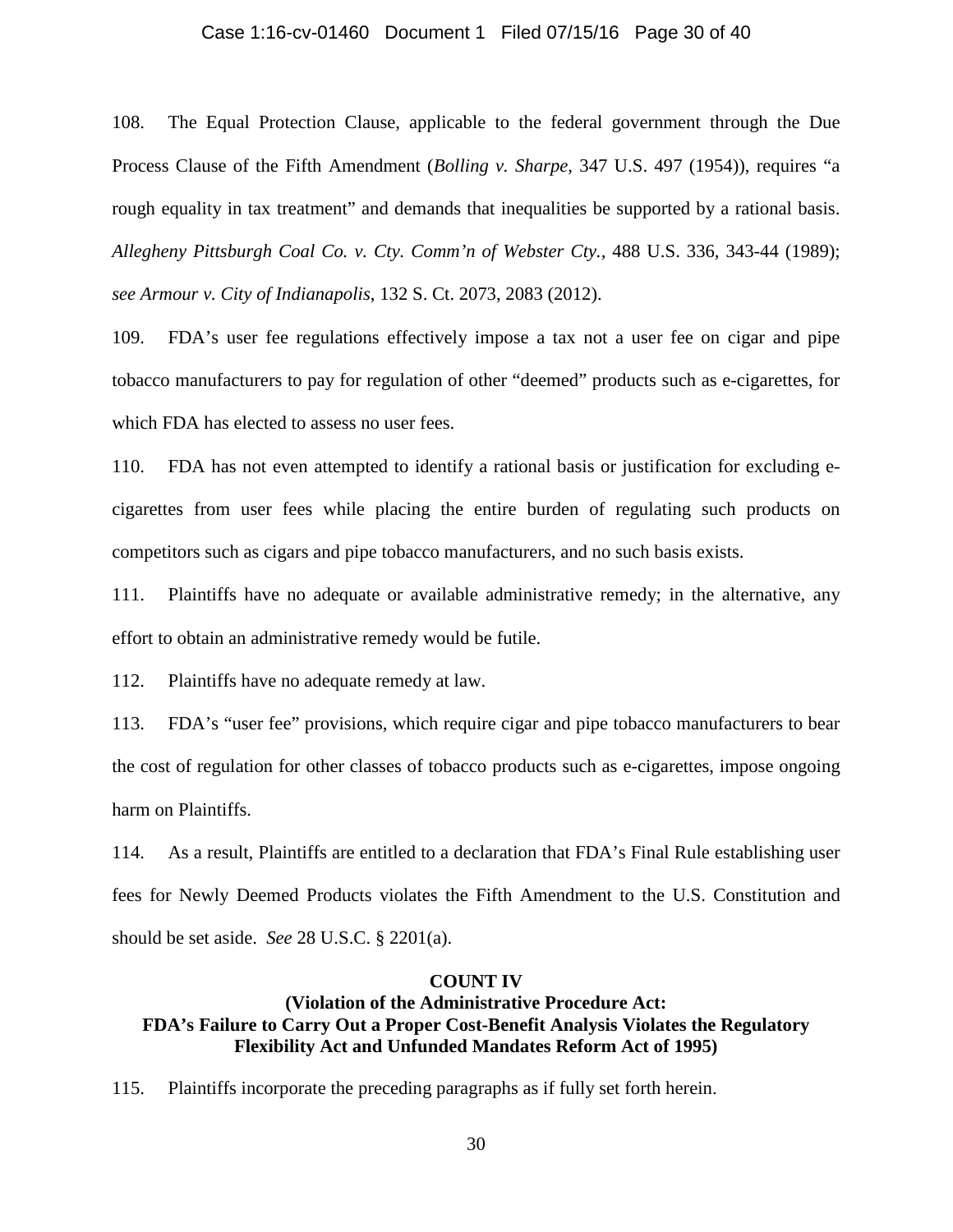### Case 1:16-cv-01460 Document 1 Filed 07/15/16 Page 31 of 40

116. Agency action is arbitrary and capricious when the agency has failed to "respond to 'relevant' and 'significant' public comments." *Public Citizen, Inc. v. FAA*, 988 F.2d 186, 197 (D.C. Cir. 1993) (internal citation omitted).

117. The Unfunded Mandates Reform Act of 1995 (Pub. L. No. 104-4, 109 Stat. 48 *et seq.*) and the Regulatory Flexibility Act (5 U.S.C. §§ 601 *et seq.*) require agencies examine the potential economic consequences of rulemaking. Presidential Executive Order 12866, which elaborates on those requirements, provides that "[e]ach agency shall assess both the costs and benefits of the intended regulation and, recognizing that some costs and benefits are difficult to quantify, propose or adopt a regulation only upon a reasoned determination that the benefits of the intended regulation justify its costs." Exec. Order No. 12,866, 58 Fed. Reg. 51735 (Sept. 30, 1993).

118. In light of FDA's admission in its PRIA that it was unable to carry out a realistic prospective analysis, and its statement that it would conduct a "retrospective review" (PRIA at 52), Plaintiff Associations submitted comments challenging FDA to justify the costs of the proposed regulation through a proper Regulatory Impact Analysis before imposing those costs. Plaintiffs also submitted comments taking issue with aspects of FDA's Preliminary Regulatory Impact Analysis including, in particular, the costs and adverse economic impacts of regulation and the failure to properly consider regulatory alternatives.

119. In the FRIA, FDA either ignored or failed to adequately address Plaintiffs' comments and failed to supply a reasoned determination that the benefits of the regulation justify its costs. In particular, FDA failed to quantify the benefits of the intended regulation and admitted it was "unable to quantify any possible unintended offsetting effects" (FRIA at 21); admitted that "[r]eliable evidence on the impacts of warning labels, premarket review, and marketing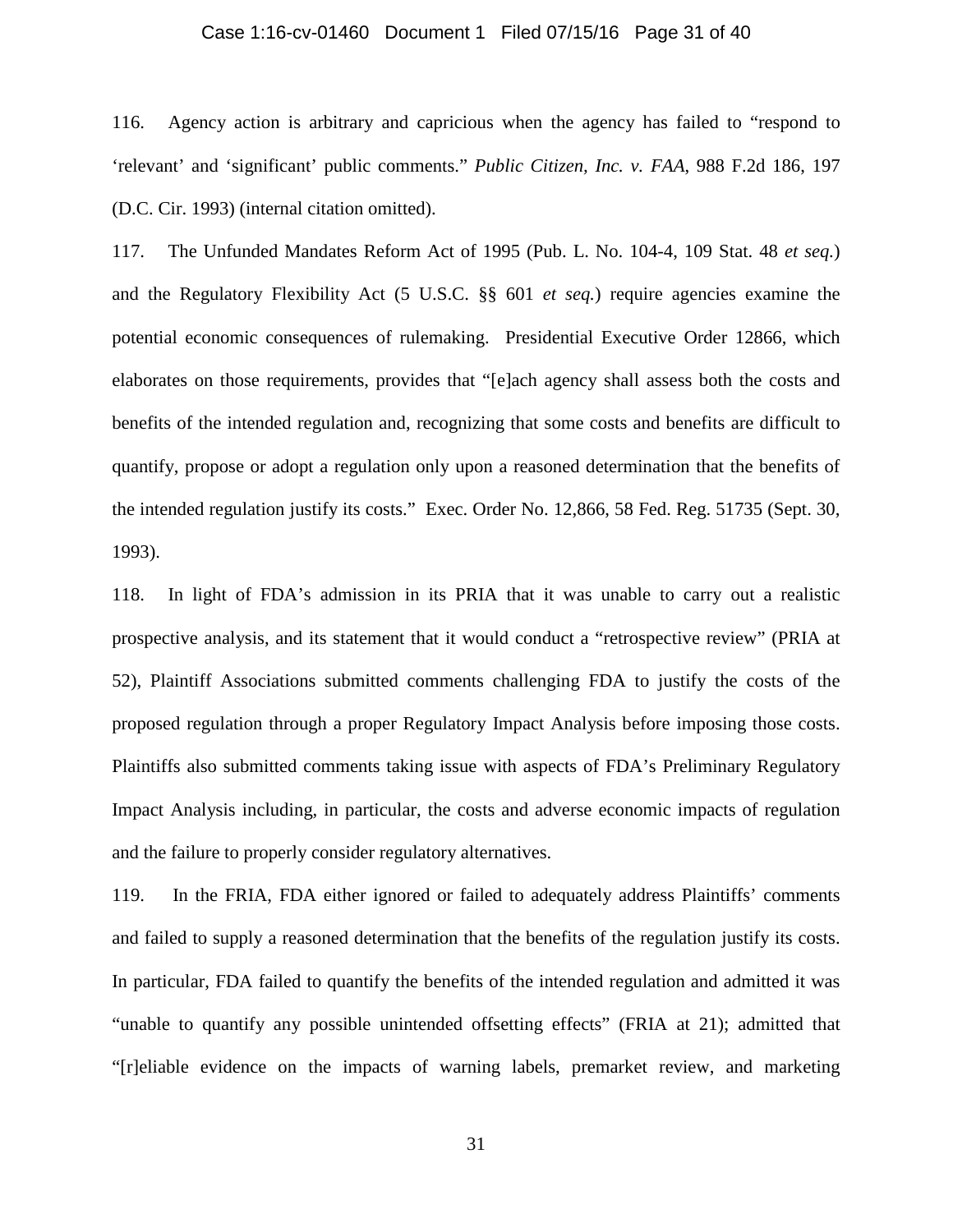### Case 1:16-cv-01460 Document 1 Filed 07/15/16 Page 32 of 40

restrictions on users of cigars … does not, to our knowledge, exist" (FRIA at 62); and admitted that it had not analyzed the costs and benefits of available regulatory alternatives. FRIA at 127. 120. Indeed, because the Final Rule creates more onerous conditions than the Proposed Rule, in particular in relationship to the premarket submission review process, FDA's failure to carry out a proper Regulatory Impact Analysis is even more acute. The Final Rule provides no justification for imposing the costs of essentially wiping out entire classes of products through the application of premarket review and substantial equivalence procedures that present insurmountable obstacles to regulatory approval.

121. Plaintiffs have no adequate or available administrative remedy; in the alternative, any effort to obtain an administrative remedy would be futile.

122. Plaintiffs have no adequate remedy at law.

123. FDA's adoption of a Final Rule without a proper cost-benefit analysis has imposed ongoing harm on Plaintiffs.

124. This Court accordingly should declare unlawful FDA's Final Rule insofar as it establishes a regulatory regime for Newly Deemed Products without a proper cost-benefit analysis determining that the benefits of the Final Rule outweigh its costs, and compel FDA to undertake a proper cost-benefit analysis and defer enforcement of the Final Rule against Plaintiffs' members until such analysis is completed.

#### **COUNT V**

# **(Violation of the Administrative Procedure Act: FDA's Treatment of Premium Cigars and Failure to Consider Option Two is Arbitrary and Capricious)**

125. Plaintiffs incorporate the preceding paragraphs as if fully set forth herein.

126. FDA's justification for subjecting premium cigars to the same regulatory regime as other tobacco products is "that 'deeming all cigars, rather than a subset, more completely protects the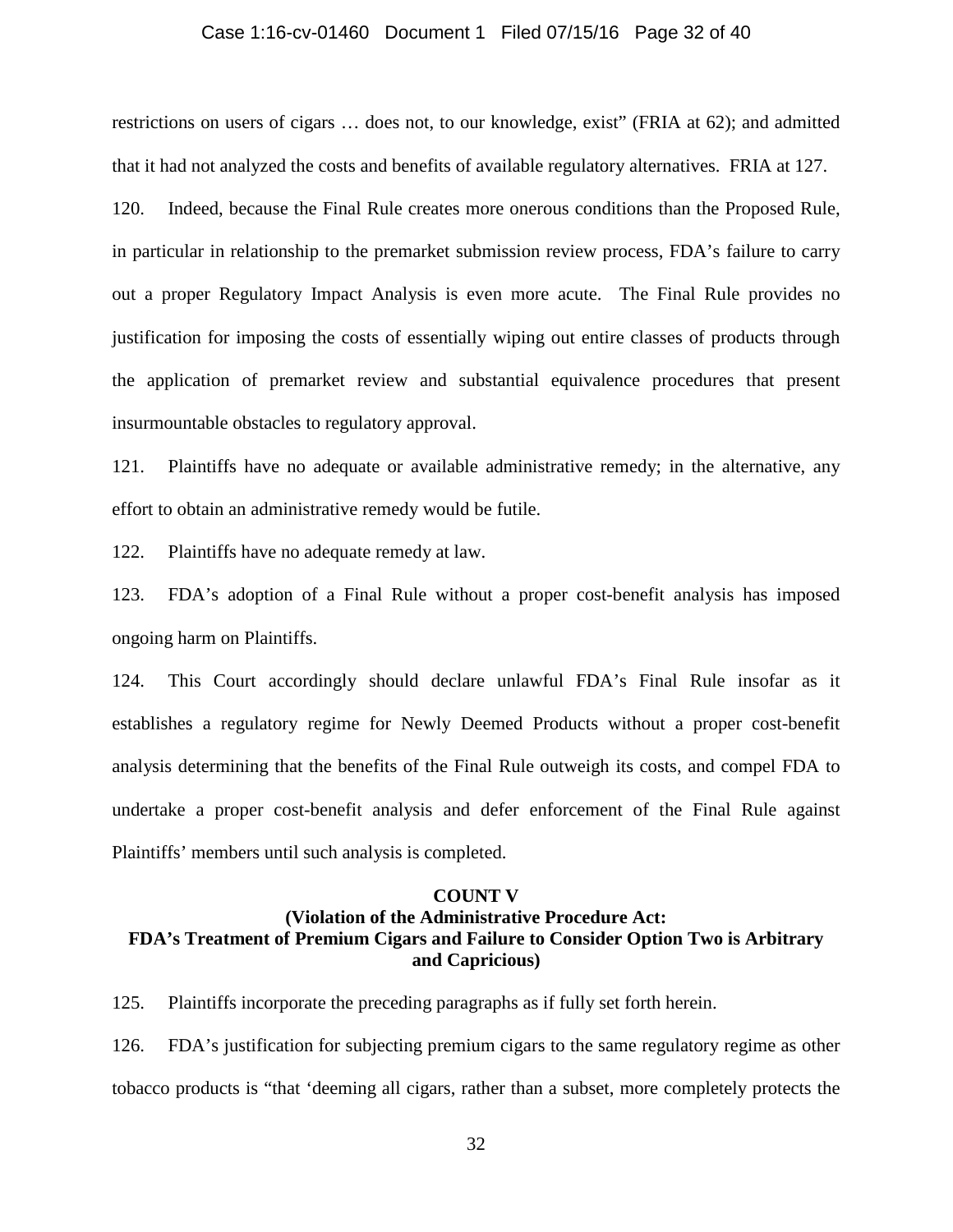### Case 1:16-cv-01460 Document 1 Filed 07/15/16 Page 33 of 40

public health.'" 81 Fed. Reg. 29020. Even assuming that FDA's conclusion on that point is correct, Congress did not intend for that factor alone to be the basis for FDA's regulatory decision. Rather, Congress intended for FDA to consider the congressional findings and purposes in determining how to appropriately regulate premium cigars to continue to permit the sale of premium cigars to adults. FDA did not, and its failure to do so is arbitrary and capricious. 127. FDA recognized that ninety percent (90%) of the entities affected by the Final Rule were small businesses. FRIA at 133.

128. FDA further recognized that under the approach taken in the Final Rule, up to half of handmade cigar products on the market would disappear from the U.S. market. FRIA at 22.

129. FDA also recognized that subjecting premium cigars to some—but not all—of FDA's regulatory authority would both dramatically reduce costs on small businesses and further FDA's public health interests. Specifically, in its PRIA, FDA admitted that by exempting premium cigars from the labeling and premarket application requirements, the cost to small businesses "would be dramatically reduced." PRIA at 57. In light of FDA's own conclusions, FDA's conclusory statement that "deeming all cigars, rather than a subset, more completely protects the public health " entirely failed to consider an important aspect of the problem, namely the massive costs of regulation and whether FDA could achieve its public health goals with a less burdensome regulatory regime. 81 Fed. Reg. 29020.

130. In addition, FDA utterly failed to address Plaintiffs' comments addressing regulatory options for premium cigars other than the "Option 1" approach, under which FDA acknowledges that up to half of handmade cigar products on the market today would disappear. FRIA at 22. FDA could have analyzed a regulatory alternative that exempted premium cigars from labeling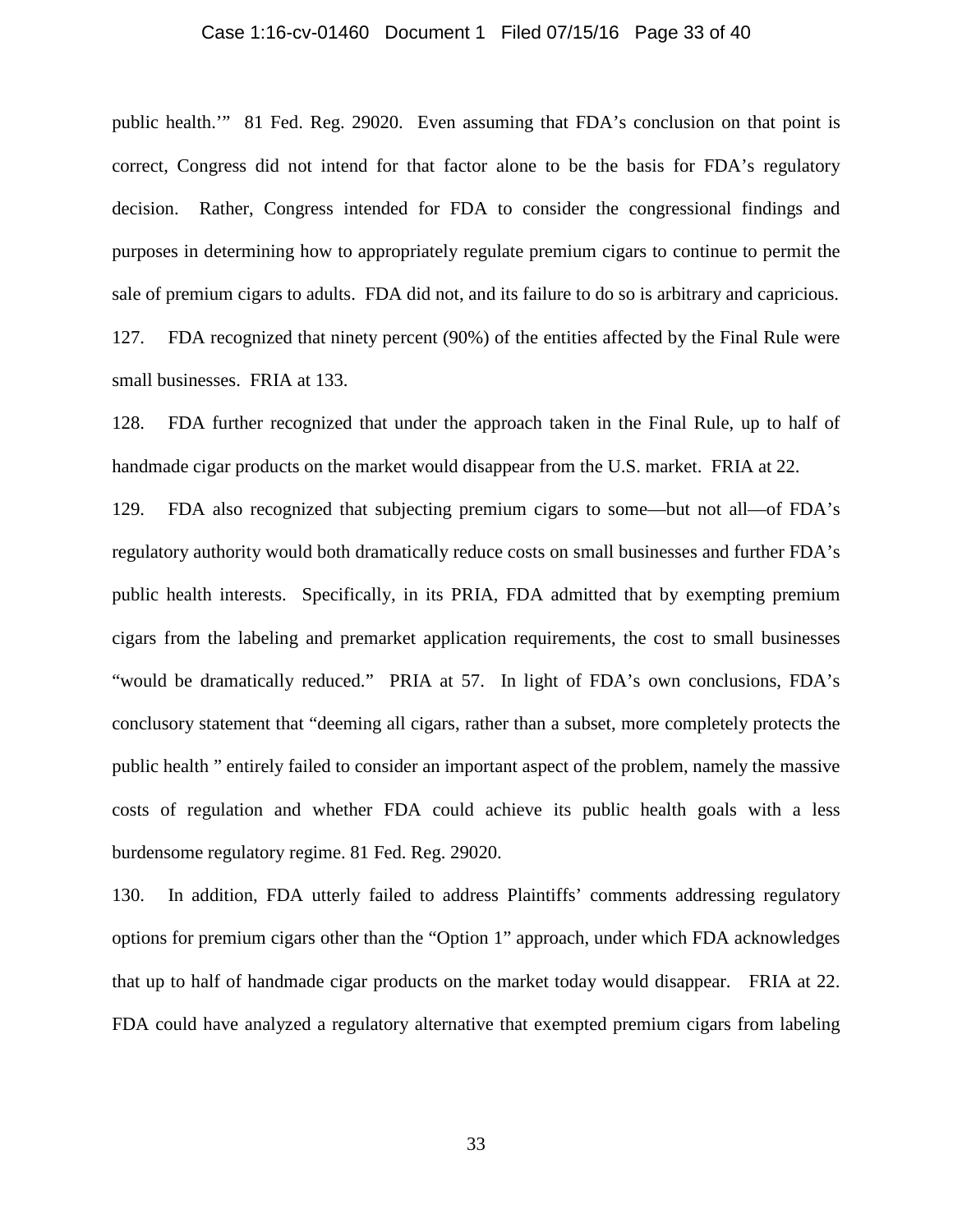### Case 1:16-cv-01460 Document 1 Filed 07/15/16 Page 34 of 40

change and new product submission requirements, which would have dramatically reduced the costs on small business without significantly affecting public benefits, but FDA did not do so. Instead, FDA entirely failed to address the potential costs and benefits of the regulatory alternative that would have exempted premium cigars from regulation, admitting that it "d[id] not analyze these effects quantitatively." FRIA at 134.

131. FDA's treatment of premium cigars in the Final Rule is arbitrary and capricious and has caused immediate and ongoing harm to Plaintiffs.

132. The cumulative effect of the Final Rule, including but not limited to user fees, premarket approval, and warning labels will threaten the very existence of many of the small businesses affected by the Final Rule.

133. This Court accordingly should declare unlawful FDA's Final Rule with respect to premium cigars and compel FDA to undertake a proper analysis of regulation of premium cigars. This Court should vacate and set aside enforcement of the Final Rule as to premium cigars until FDA does so.

### **COUNT VI**

# **(Violation of the Administrative Procedure Act: The Final Rule's Warning Label Requirements are Arbitrary and Capricious)**

134. Plaintiffs incorporate the preceding paragraphs as if fully set forth herein.

135. "The requirement that agency action not be arbitrary or capricious includes a requirement that the agency adequately explain its result." *Public Citizen, Inc.,* 988 F.2d at 197. Further, an agency must consider and explain its rejection of "reasonably obvious alternative[s]." *Natural Res. Def. Council, Inc. v. SEC*, 606 F.2d 1031, 1053 (D.C. Cir. 1979).

136. FDA's Final Rule imposes warning label format requirements of 20% disclosure space for advertising and 30% disclosure space for the two principal display areas for product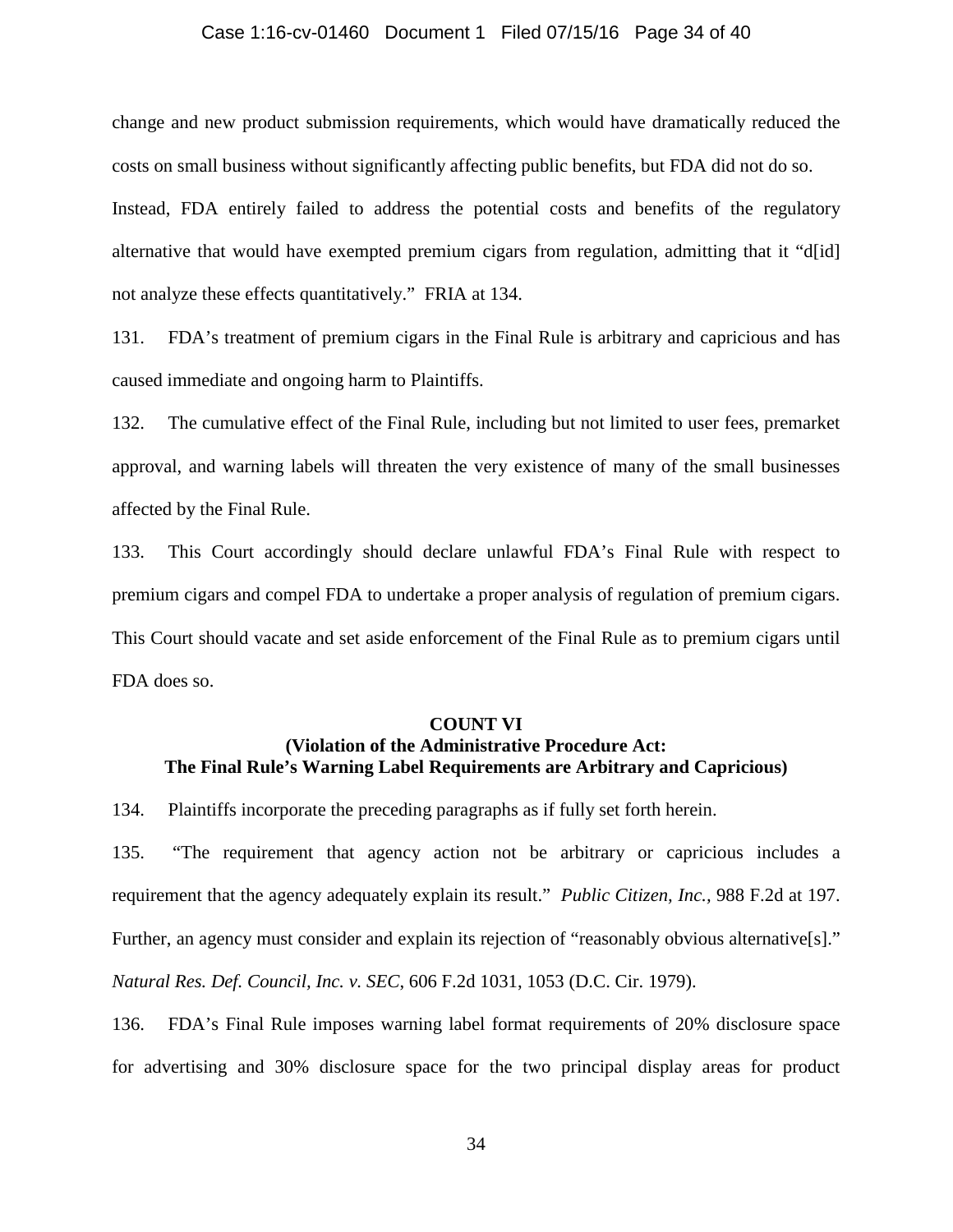### Case 1:16-cv-01460 Document 1 Filed 07/15/16 Page 35 of 40

packaging without considering the adequacy of the existing FTC Consent Decree format requirements that apply specifically to cigars.

137. There is no evidence in the administrative record that the FTC "clear and conspicuous" disclosure requirements in the FTC Consent Decree are in any manner inadequate to protect the governmental interests advanced by the Final Rule.

138. Plaintiffs have no adequate or available administrative remedy; in the alternative, any effort to obtain an administrative remedy would be futile.

139. Plaintiffs have no adequate remedy at law.

140. FDA's Final Rule containing warning label requirements in excess of the FTC Consent Decree has imposed ongoing harm on Plaintiffs.

141. This Court accordingly should set aside and declare unlawful the warning label requirements for cigars contained in FDA's Final Rule.

### **COUNT VII**

### **(Violation of the First Amendment to the U.S. Constitution: The Final Rule's Warning Label Requirements Impermissibly Restrict Free Speech)**

142. Plaintiffs incorporate the preceding paragraphs as if fully set forth herein.

143. Under the First Amendment, the burden is on FDA to show that its warning label and advertising disclosure requirements are supported by a "substantial governmental interest" and that the requirements achieve that interest "through the least restrictive available means." *Zauderer v. Office of Disciplinary Counsel,* 471 U.S. 626, 647 (1985).

144. FDA has not met and cannot meet its burden of showing that its disclosure requirements are the "least restrictive available means" to achieve a legitimate governmental interest in disclosure.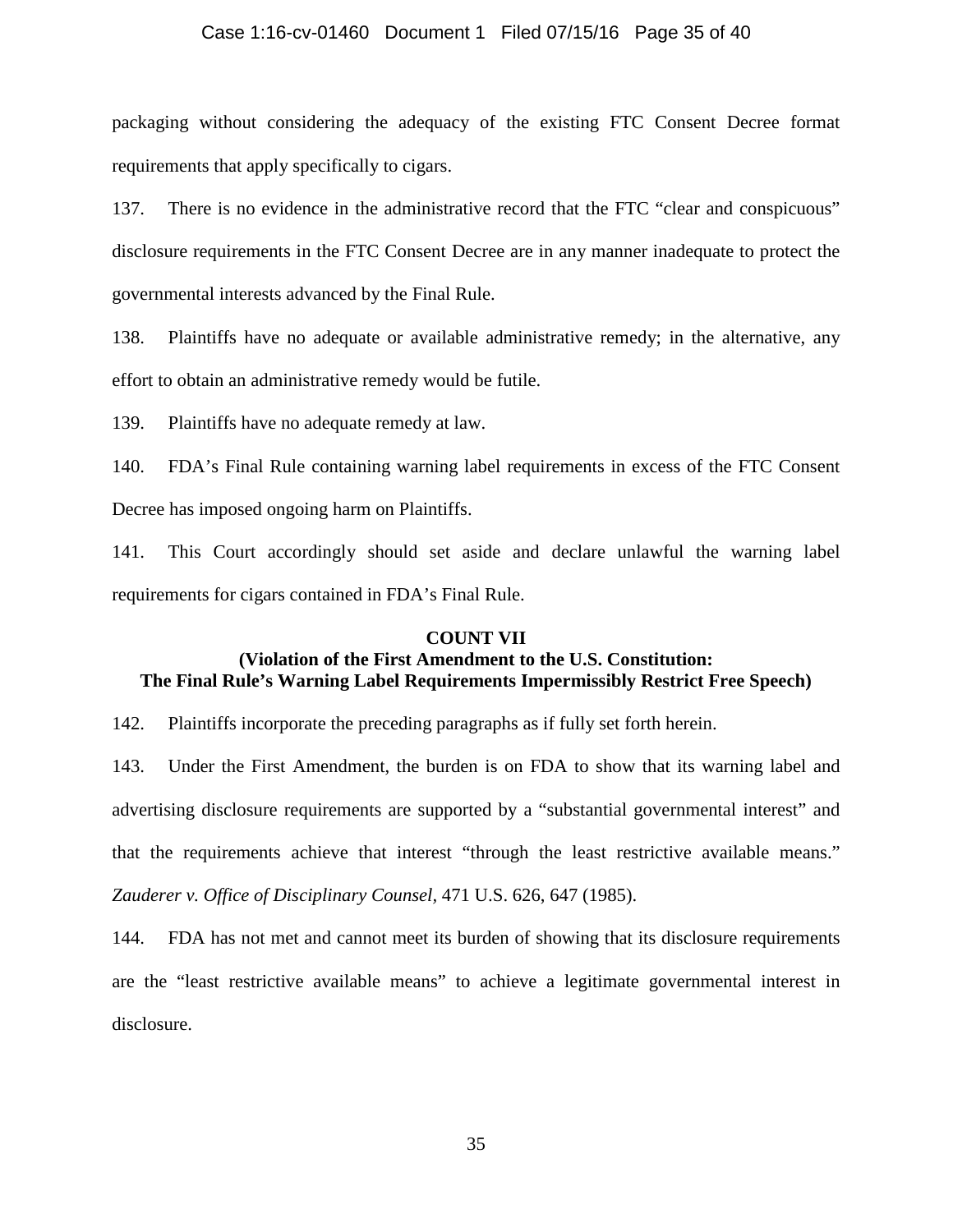### Case 1:16-cv-01460 Document 1 Filed 07/15/16 Page 36 of 40

145. Plaintiffs have no adequate or available administrative remedy; in the alternative, any effort to obtain an administrative remedy would be futile.

146. Plaintiffs have no adequate remedy at law.

147. FDA's Final Rule containing warning label requirements has imposed ongoing harm on Plaintiffs.

148. As a result, Plaintiffs are entitled to a declaration that FDA's Final Rule establishing warning label requirements for cigars violates the First Amendment to the U.S. Constitution and should be set aside. *See* 28 U.S.C. § 2201(a).

### **COUNT VIII**

# **(Violation of Administrative Procedure Act: Regulation of Tobacconists Who Blend or Apportion Finished Pipe Tobacco or Create "Cigar Samplers" as "Manufacturers" is Arbitrary, Capricious, and Not in Accordance With the TCA, and Exceeds FDA's Regulatory Authority)**

149. Plaintiffs incorporate the preceding paragraphs as if fully set forth herein.

150. The Final Rule deeming retailers who blend and/or apportion finished pipe tobacco in bulk form, or who create "cigar samplers" of finished cigars, to be "manufacturers," and subjecting them to the full range of regulations applicable to manufacturers of cigarettes and other tobacco products, has no basis in law, and threatens small businesses across the nation without adequate justification.

151. Plaintiffs have no adequate or available administrative remedy; in the alternative, any effort to obtain an administrative remedy would be futile.

152. Plaintiffs have no adequate remedy at law.

153. FDA's Final Rule deeming retailers who blend and/or apportion finished pipe tobacco products, or who create "cigar samplers" of finished cigars, to be "manufacturers" subject to full regulation has imposed ongoing harm on Plaintiffs.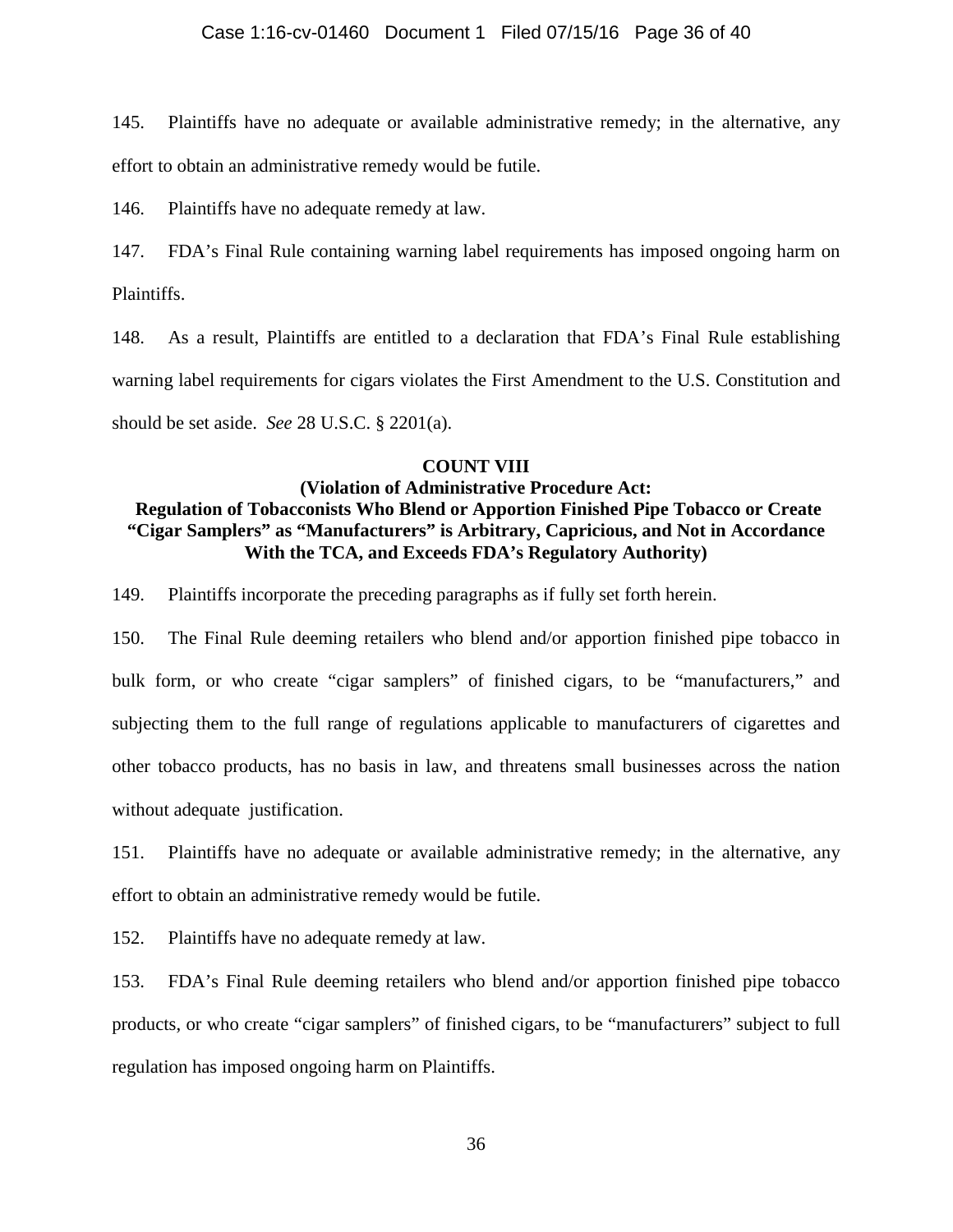154. This Court accordingly should set aside and declare unlawful FDA's determination that retailers who blend and/or apportion finished pipe tobacco, or who create "cigar samplers" of finished cigars, are manufacturers subject to the requirements of the FD&C Act.

# **COUNT IX (Violation of Administrative Procedure Act: Regulation of Pipes as "Components" Rather Than as "Accessories" is Arbitrary, Capricious, and Not in Accordance With Law)**

155. Plaintiffs incorporate the preceding paragraphs as if fully set forth herein.

156. The Final Rule decreeing that pipes will be considered "components" or "parts" of tobacco products subject to regulation, as opposed to "accessories" not subject to regulation, contravenes FDA's own definitions as well as common sense and historical practice.

157. Plaintiffs have no adequate or available administrative remedy; in the alternative, any effort to obtain an administrative remedy would be futile.

158. Plaintiffs have no adequate remedy at law.

159. FDA's Final Rule decreeing that pipes will be regulated as "components" or "parts" of tobacco products has imposed ongoing harm on Plaintiffs.

160. This Court accordingly should set aside and declare unlawful FDA's determination that pipes are "components" or "parts" of tobacco products.

### **PRAYER FOR RELIEF**

WHEREFORE, Plaintiffs request that the Court enter judgment in its favor and:

a. Vacate and set aside the Final Rule under 5 U.S.C. § 706 as arbitrary, capricious, an abuse of discretion, and otherwise not in accordance with law, and in excess of FDA's authority, all in violation of the APA, because: (i) it applies a grandfather date of February 15, 2007 for substantial equivalence review to Newly Deemed Products that is inconsistent with the structure and purpose of the TCA, thus denying manufacturers of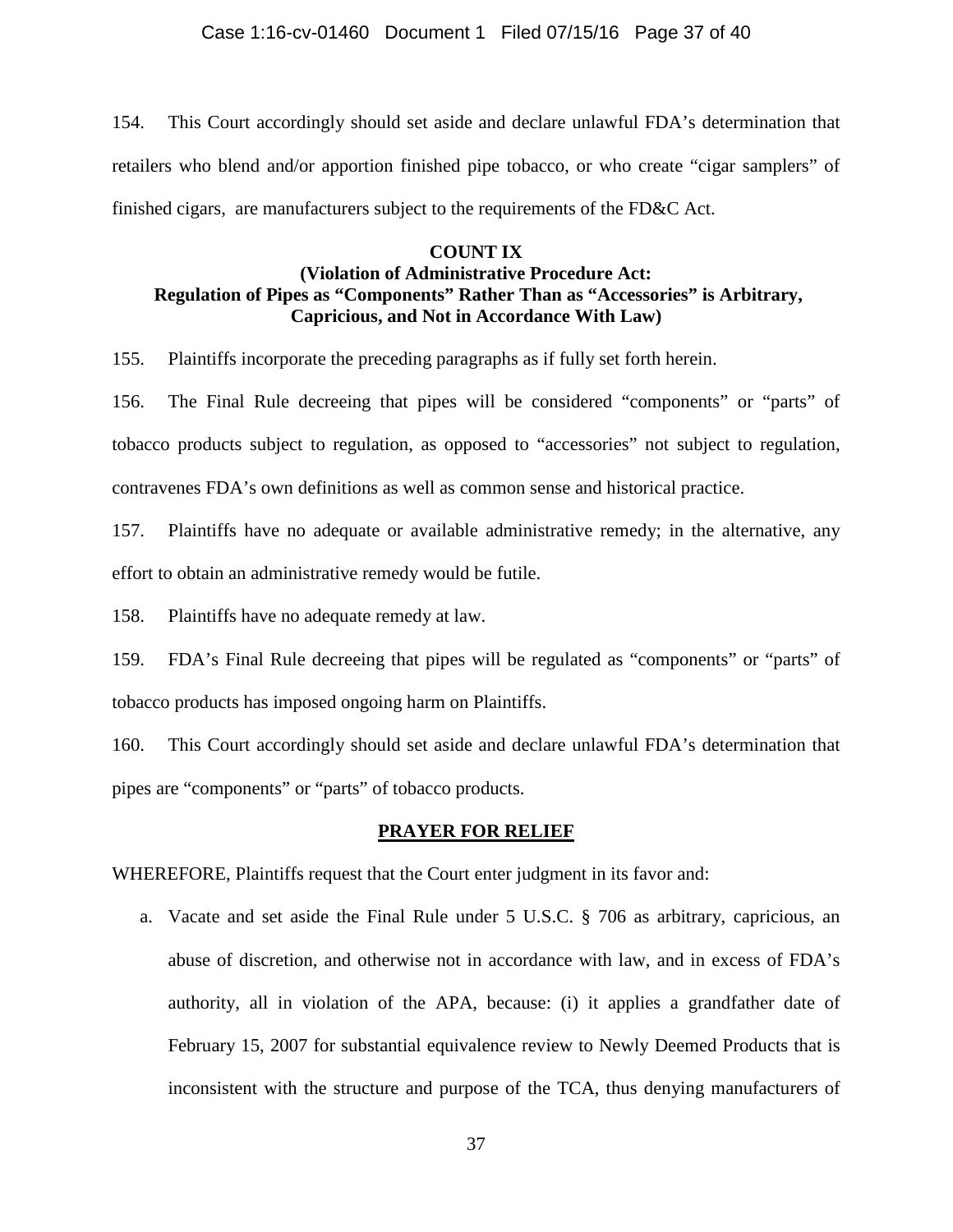### Case 1:16-cv-01460 Document 1 Filed 07/15/16 Page 38 of 40

such products a reasonable opportunity for the predicates necessary to make a substantial equivalence showing; and (ii) it denies Newly Deemed Products the benefit of statutory protection for continued marketing, unless and until the issuance of a not substantially equivalent order by FDA.

- b. Vacate and set aside the Final Rule under 5 U.S.C. § 706 as arbitrary, capricious, an abuse of discretion, and otherwise not in accordance with law, and in excess of FDA's authority, all in violation of the APA, because it imposes "user fees" on certain classes of Newly Deemed Products but not others.
- c. Declare that the Final Rule imposing "user fees" on some classes of Newly Deemed Products but not others violates the Fifth Amendment to the U.S. Constitution.
- d. Declare the Final Rule unlawful under 5 U.S.C. § 706 as arbitrary, capricious, an abuse of discretion, and otherwise not in accordance with law, and in excess of FDA's authority, all in violation of the APA, insofar as it lacks the support of a proper cost-benefit analysis, and compel FDA to undertake a proper cost-benefit analysis and defer enforcement of the Final Rule against small entities until such analysis is completed.
- e. Vacate and set aside the Final Rule under 5 U.S.C. § 706 as arbitrary and capricious, and not in accordance with law, and in excess of FDA's authority, all in violation of the APA, for imposing warning label format requirements on cigars in excess of the FTC Consent Decree's requirements without justification for the additional requirements.
- f. Declare that the Final Rule imposing warning label format requirements on cigars in excess of those contained in FTC Consent Decree violates the First Amendment to the U.S. Constitution.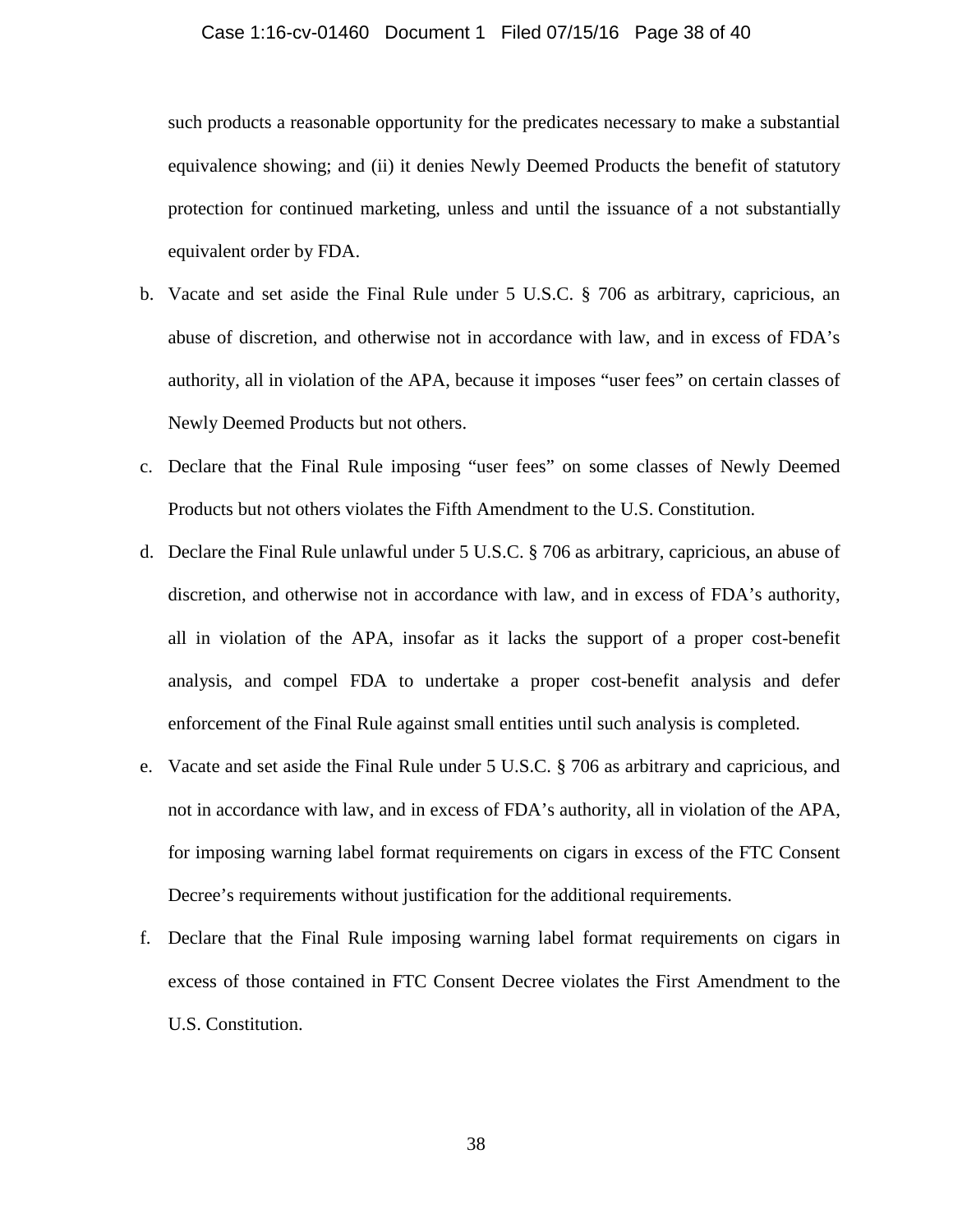- g. Vacate and set aside the Final Rule under 5 U.S.C. § 706 as arbitrary, capricious, an abuse of discretion, and otherwise not in accordance with law, and in excess of FDA's authority, all in violation of the APA, because it treats retailers who blend and/or apportion finished tobacco products, or who create "cigar samplers" of finished cigars, as "manufacturers" subject to full regulation as such.
- h. Vacate and set aside the Final Rule under 5 U.S.C. § 706 as arbitrary, capricious, an abuse of discretion, and otherwise not in accordance with law, and in excess of FDA's authority, all in violation of the APA, because it decrees that pipes are to be regulated as "components" or "parts" of tobacco products instead of "accessories" which are not subject to regulation.
- i. Enter a permanent injunction restraining Defendants from implementing or enforcing the Final Rule in violation of the APA and the Constitution, as set forth above.
- j. Award Plaintiffs their litigation costs and reasonable attorneys' fees; and
- k. Order such other relief as the Court may deem just and proper.

Dated: July 15, 2016 Respectfully submitted,

/s/ **\_\_Mark A. Heller \_\_\_\_\_\_\_\_\_\_\_\_\_\_\_\_**

Mark A. Heller, DC Bar No. 357046 Mark S. Raffman, DC Bar No. 414578 Kristin R. Davenport DC Bar No. 482991 **GOODWIN PROCTER LLP** 901 New York Avenue, N.W. Washington, DC 20001 Telephone: (202) 346-4000 mheller@goodwinprocter.com

/s/ **\_\_David B. Clissold\_\_\_\_\_\_\_\_\_\_\_\_\_\_\_\_**

David B. Clissold (D.C. Bar No. 457517) James P. Ellison (D.C. Bar No. 477931 ) Hyman, Phelps & McNamara, P.C. 700 13th Street, N.W., Suite 1200